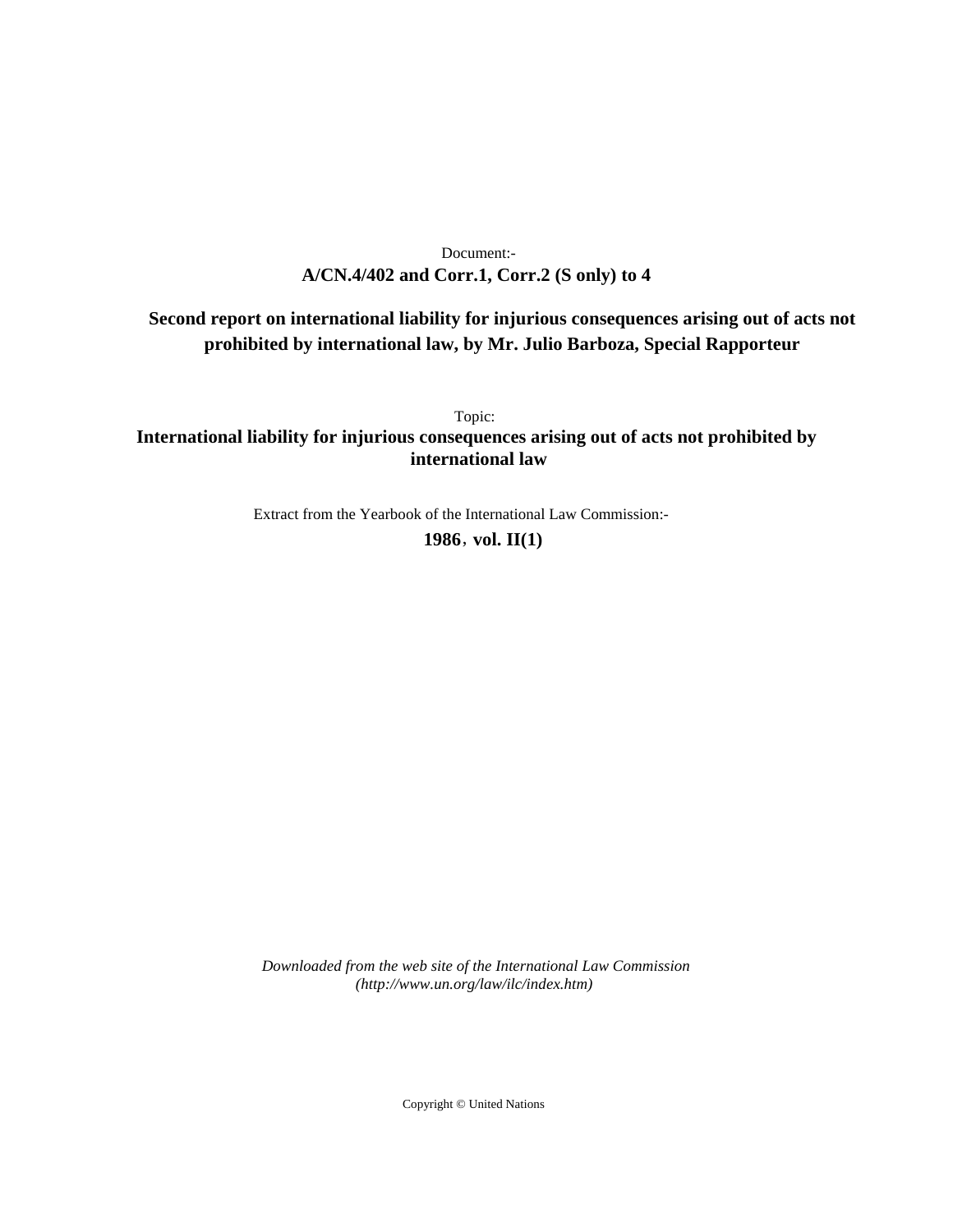# **INTERNATIONAL LIABILITY FOR INJURIOUS CONSEQUENCES ARISING OUT OF ACTS NOT PROHIBITED BY INTERNATIONAL LAW**

**[Agenda item 7]**

### DOCUMENT A/CN.4/402\*

# **Second report on international liability for injurious consequences arising out of acts not prohibited by international law, by Mr. Julio Barboza, Special Rapporteur**

*[Original: Spanish] [13 May 1986]*

#### **CONTENTS**

| Chaoter      |    | Paragraphs | Puge |
|--------------|----|------------|------|
| $\mathbf{L}$ |    | $1 - 11$   | 145  |
|              |    | $2-5$      | 145  |
|              |    | $6 - 10$   | 146  |
|              |    | 11         | 147  |
| 11.          |    | $12 - 28$  | 148  |
| Ш.           |    | 29-69      | 151  |
|              |    | 29-33      | 151  |
|              | B. | 34-41      | 152  |
|              | C. | 42-69      | 154  |
|              |    |            |      |

# CHAPTER I

### **Introduction**

1. Although the present report will focus for the most part on the schematic outline proposed by the previous Special Rapporteur, Robert Q. Quentin-Baxter, in his third report, as amended in his fourth report,' it appears useful first to consider two important questions: the distinction between "responsibility" and "liability" in Anglo-Saxon legal terminology; and the unity of the topic.

### A. Use of certain terms

2. The significance of the first question far transcends the simple question of terminology in one of the official languages of the United Nations, as will now be shown. In his preliminary report,<sup>2</sup> the previous Special Rap-

porteur explained that the choice of the term "liability" in the English title of the present topic stemmed from an exchange of views at the twenty-fifth session of the International Law Commission, when it was pointed out that "responsibility" referred in common law to the consequences of unlawful acts, whereas "liability" also referred to the very obligation imposed by the primary norm.<sup>3</sup> In French, since responsabilité was the only available word, it would be used to cover both mean-

document A/CN.4/346 and Add.l and 2;

Third report: *Yearbook* . . . *1982,* vol. II (Part One), p. 51, document A/CN.4/360;

<sup>\*</sup> Incorporating documents A/CN.4/402/Corr.l, 2 and 4.

<sup>1</sup> See footnote 21 below.

<sup>&</sup>lt;sup>2</sup> The preliminary report was submitted to the Commission at its thirty-second session: *Yearbook .* . *. 1980,* vol. **11** (Part One), p. 247, document A/CN.4/334 and Add.l and 2.

The other reports submitted to the Commission by the previous Special Rapporteur, at the thirty-third to thirty-sixth sessions, were: Second report: *Yearbook . . . 1981,* vol. II (Part One), p. 103,

Fourth report: *Yearbook . . . 1983,* vol. II (Part One), p. 201, document A/CN.4/373;

Fifth report: *Yearbook . . . 1984,* vol. II (Part One), p. 155, document A/CN.4/383 and Add.l.

<sup>&</sup>lt;sup>1</sup> Document A/CN.4/334 and Add.1 and 2 (see footnote 2 above), para. 10.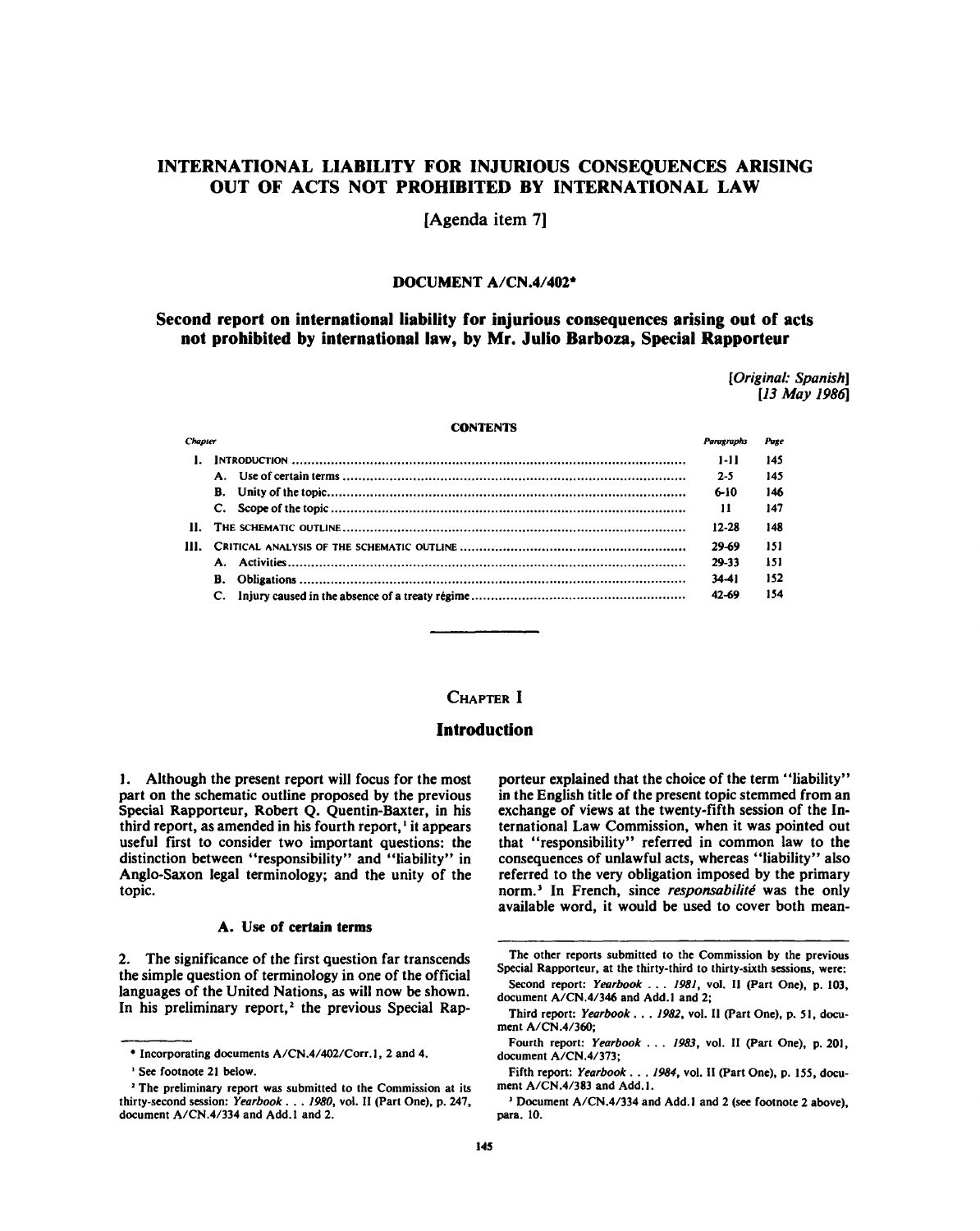ings. It should be added that Spanish, which is also an official language of the United Nations, also does not make the same distinction as English, and the only available term is *responsabilidad.* In his fifth report, however, the previous Special Rapporteur appeared to reach different conclusions regarding the use of the two terms. On the basis of how the terms were used in certain treaties, specifically those relating to outer space and the marine environment, he concluded that the texts "make it clear that the term 'responsibility' has in these treaties quite a different meaning. It refers to the content of a primary obligation, not to its breach".<sup>4</sup>

3. For its part, the word "liability" was set in a somewhat different light in the fifth report, compared with the preliminary report. In considering article 235, paragraph 1, of the 1982 United Nations Convention on the Law of the Sea,<sup>5</sup> the previous Special Rapporteur noted that it was "clear that 'liability' may arise whether or not there has been a breach of an international obligation".<sup>6</sup> He added: "The phrase 'responsibility and liability', as used in the United Nations Convention on the Law of the Sea, therefore corresponds closely to the twin themes of prevention and reparation, which form the basis of the present topic."<sup>7</sup> In support of that conclusion, he made reference to many other legal norms.<sup>8</sup>

4. These apposite comments were confirmed by another writer versed in common law, L. F. E. Goldie. Examining the shades of difference between the English terms "responsibility" and "liability", and referring to their use in article 139, paragraphs 1 and 2, of the United Nations Convention on the Law of the Sea and in articles VI and XII of the 1972 Convention on International Liability for Damage Caused by Space Objects,<sup>9</sup> he observed that the two words

. . . are used with different connotations. Thus, in both treaties, responsibility is taken to indicate a duty, or as denoting the standards which the legal system imposes on performing a social role, and liability is seen as designating the consequences of a failure to perform the duty, or to fulfil the standards of performance required. That is, liability connotes exposure to legal redress once responsibility and injury arising from a failure to fulfil that legal responsibility have been established. Although, at times, publicists and judges may employ the two terms (responsibility and liability) almost interchangeably or synonymously, in this presentation they will be used in the two distinct senses just stipulated.<sup>11</sup>

7  *Ibid.*, para. 40.

' United Nations, *Treaty Series,* vol. 961, p. 187.

With reference to liability for risk in domestic law, and giving as examples the so-called "enterprise liability" and "products liability", Goldie stated:

. . . All the categories under discussion have become predicated on notions of the actor's legally imposed social responsibilities. These are to observe the safest procedures and protective methods and, where necessary, to provide clear warnings. Alternatively the actor is called upon to compensate victims either for harms arising from his failure to observe his duties or, even when these are fully observed, still compensate for harms which nevertheless occur. .. . In this sense the term responsibility represents the law's perspective of what an actor in society owes.<sup>1</sup>

5. Accordingly, as stated in the quotation above (para. 3) from the fifth report, the distinction between the English terms "responsibility" and "liability" "corresponds closely to the twin themes of prevention and reparation". In short, the law considers that certain persons are responsible for specific obligations before the event that produces the injurious consequences. In that sense, responsibility refers to the host of obligations which the law imposes on persons because of the function they perform, which in the context of the present topic means the State, whose obligation to exert control derives from the exclusivity of the jurisdiction which it exercises in its territory. Thus, in the absence of an agreed régime for assigning direct responsibility to individuals in certain cases, the State not only would be liable when there were injurious consequences of certain activities carried out in its territory or under its control, but also would be responsible for obligations of prevention, i.e. all the duties involved in avoiding or minimizing such consequences. The term *responsabilidad* in Spanish (and no doubt *responsabilite* in French too), by encompassing the two separate connotations of the English terms, would cover the duty of prevention and the duty of reparation without difficulty, setting in a new light a strong objection that has been raised to the inclusion in the present topic of obligations of prevention, namely that, in law, liability is strictly confined to the consequences of the breach of an obligation. According to that viewpoint, prevention has nothing to do with liability.<sup>12</sup>

### **B. Unity of the topic**

6. The extension of the scope of the term "liability" has made room in the title and in the topic itself for obligations of prevention and is thus consistent with the

<sup>4</sup> Document A/CN.4/383 and Add.l (see footnote 2 above), para. 39.

<sup>3</sup>  *Official Records of the Third United Nations Conference on the Law of the Sea,* vol. XVII (United Nations publication, Sales No. E.84.V.3), p. 151, document A/CONF.62/122.

<sup>6</sup> Document A/CN.4/383 and Add.l (see footnote 2 above), para. 39.

<sup>•</sup> *Ibid.,* footnotes 100 and 101.

<sup>10</sup> L. F. E. Goldie, "Concepts of strict and absolute liability and the ranking of liability in terms of relative exposure to risk", *Netherlands Yearbook of International Law, 1985* (The Hague), vol. XVI, p. 180. Later in the article, he cited the following passage from an earlier study of his in which he had enunciated the same concepts:

<sup>&</sup>quot;The term responsibility thus includes the attribution of the consequences of conduct in terms of the duties of a man in society. Secondly, it can denote the role of the defendant, 'as the party responsible' for causing a harm. In this second sense it establishes the actor's contingent liability. Liability, on the other hand, may be

used to contrast that notion and to indicate the consequences of a failure to perform those duties which derive from that responsibility—redress. That is to say, failure to observe one's responsibilities, or .. . being responsible in a causal sense for harm, carry the legal consequences (i.e. both the sanctioning and compensatory function) of incurring liability." ("Responsibility and liability in the common law", in *Legal Aspects of Transfrontier Pollution* (Paris, OECD, 1977), p. 344.)

He had concluded with an idea that is relevant to the present topic: "These pragmatic considerations point to the importance of distinguishing, in appropriate cases, between responsibility as a constant factor and liability as subject to a number of variable considerations in the process of decision." *(Ibid.)*

<sup>&</sup>lt;sup>11</sup> "Concepts of strict and absolute liability . . .", loc. cit. (footnote 10 above), p. 181.

<sup>12</sup> See *Yearbook. . . 1982,* vol. I, p. 284, 1743rd meeting, para. 40, and p. 289, 1744th meeting, para. 26 (comments by Mr. Thiam).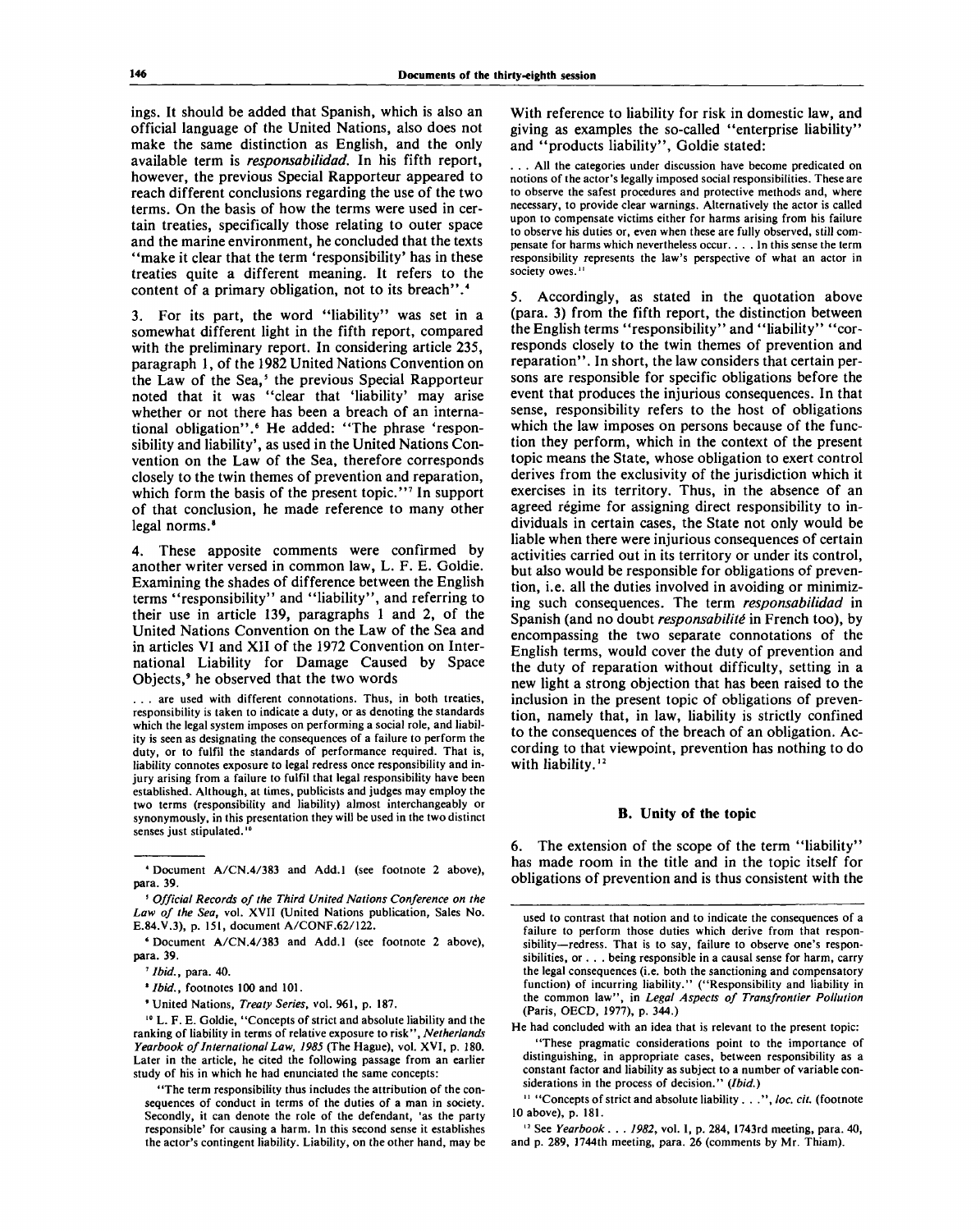views expressed both in the Commission and in the Sixth Committee of the General Assembly<sup>13</sup> to the effect that the various matters relating to this aspect should definitely not be left aside. Both aspects therefore have their place in the title; what remains to be identified is the intrinsic unifying link in this symbiosis between prevention and reparation, which may at first appear heterogeneous. For the previous Special Rapporteur, the basis of the prevention-reparation continuum lay in prevention, because all the aspects related to prevention were much more firmly established in State practice than the aspects related to reparation. Indeed, he stated in his fourth report:

But what is "prevention" and what is "reparation"? Reparation has always the purpose of restoring as fully as possible a pre-existing situation; and, in the context of the present topic, it may often amount to prevention after the event.  $\ldots$ 

The link between prevention and reparation would seem to lie in their practical application, since they are the same concept viewed from different perspectives or, alternatively, at different moments. As the previous Special Rapporteur stated in his second report,<sup>15</sup> "due diligence" or the "duty of care" even covers reparation for any injury that can be reasonably attributed to the lawful conduct of a lawful activity. However, treaty régimes provide ample evidence that compensation is a less adequate form of prevention, and it should not be allowed to become a tariff for causing avoidable harm.<sup>16</sup>

7. Finally, there would appear to be a conceptual difference between rules of prevention and rules of reparation only when the latter emanate from the wrongfulness of an act, in other words when they are secondary rules. In his fourth report, the previous Special Rapporteur stated that, from a formal standpoint, the subject-matter of the present topic "must be expressed as a compound 'primary' obligation that covers the whole field of preventing, minimizing and providing reparation for the occurrence of physical transboundary harm".<sup>17</sup> It should again be recalled that, as prevention and reparation fall within the domain of primary rules, it follows that, if injury is done which subsequently gives rise to the obligation to make reparation, that reparation is imposed by the primary rule in terms of the lawfulness of the activity in question; only if the source State fails in its primary obligation to make reparation does the question become one of secondary rules, with the notion of responsibility for the wrongful act which the State's violation of that primary obligation constitutes. Thus the present topic can be dealt with entirely within the context of primary rules.

8. Here, then, is a criterion for unity of form as referred to above (para. 6). What, however, would be the topic's unity of substance? To test a theory here one might perhaps look to the injury itself to discover the criterion which unifies prevention and reparation. Viewed in this way, the injury acts as a true magnet: everything revolves around it. In the case of reparation, it is the injury that has been done which is important; in the case of prevention, it is the potential injury that counts, in other words the risk. Reparation is justified by the injury done, which appears to be the suspensive condition whose fulfilment in turn entails an obligation. Obligations of prevention derive from the risk involved, from the likelihood of injury, from its characteristic predictability. If an activity entailed no risk, or if there were no likelihood of injury, obligations of prevention would be unnecessary.

9. The fact that injury, whether actual or potential, is such a key factor makes for a clear-cut distinction between the present topic and that of State responsibility for wrongful acts, placing the present topic squarely in the domain of international responsibility in the sense accepted thus far by the Commission. Actually, under part 1 of the topic of State responsibility, injury is not a *sine qua non* for responsibility, contrary to what many writers maintain is required under contemporary customary law.<sup>18</sup>

10. In fact, in his second report on State responsibility, the then Special Raporteur, Mr. Ago, said:

One last point should be mentioned before concluding. In addition to the two elements, the subjective and the objective, that have been shown to be constituent elements of an internationally wrongful act which is *per se* a source of responsibility, reference is sometimes made to a third element, which is usually termed "damage". There is, however, some ambiguity in such references. In some instances, those who stress the requirement that a damage should exist are in fact thinking of the requirement that an external event should have occurred; as has been noted in the preceding paragraphs, such event must in some cases be present in addition to the actual conduct of the State if that conduct is to constitute a failure to carry out an international obligation. . . . "

#### He concluded by saying:

.. It therefore seems inappropriate to take this element of damage into consideration in defining the conditions for the existence of an internationally wrongful act.<sup>2</sup>

#### **C. Scope of the topic**

11. The schematic outline of the topic proposed by the previous Special Rapporteur<sup>21</sup> deals primarily with the duty of the source State to avoid, minimize or repair any

<sup>&</sup>lt;sup>13</sup> See the previous Special Rapporteur's third report, document A/CN.4/360 (see footnote 2 above), para. 9 and footnote 12; and his fourth report, document A/CN.4/373, para. 10 and footnote 31.

<sup>14</sup> Document A/CN.4/373 (see foootnote 2 above), para. 47.

<sup>&</sup>lt;sup>15</sup> Document A/CN.4/346 and Add.1 and 2 (see footnote 2 above), para. 40.

*<sup>&</sup>quot;Ibid.,* para. 91.

<sup>&</sup>quot; Document A/CN.4/373 (see footnote 2 above), para. 40.

<sup>&</sup>lt;sup>18</sup> See, for example, E. Jiménez de Aréchaga, "International responsibility", in Manual of Public International Law, M. Sorensen, ed. (London, Macmillan, 1968), p. 534. According to K. Zemanek: "Because claims for material damages sustained by nationals abroad were so often at the source of international judicial practice, damage came to be regarded, in judicial practice and doctrine, as a constituent element of responsibility." ("La responsabilite des Etats pour faits internationalement illicites ainsi que pour faits internationalement licites", Responsabilité internationale (Paris, Pedone, 1987), p. 19.)

<sup>&</sup>lt;sup>19</sup> Yearbook . . . 1970, vol. 11, p. 194, document A/CN.4/233, para. 53.

<sup>20</sup>  *Ibid.,* p. 195, para. 54.

<sup>&</sup>lt;sup>21</sup> For the text of the schematic outline, see the previous Special Rapporteur's third report, document A/CN.4/360 (see footnote 2 above), para. 53; and for the changes made to it, see the fourth report, document A/CN.4/373, paras. 63-64.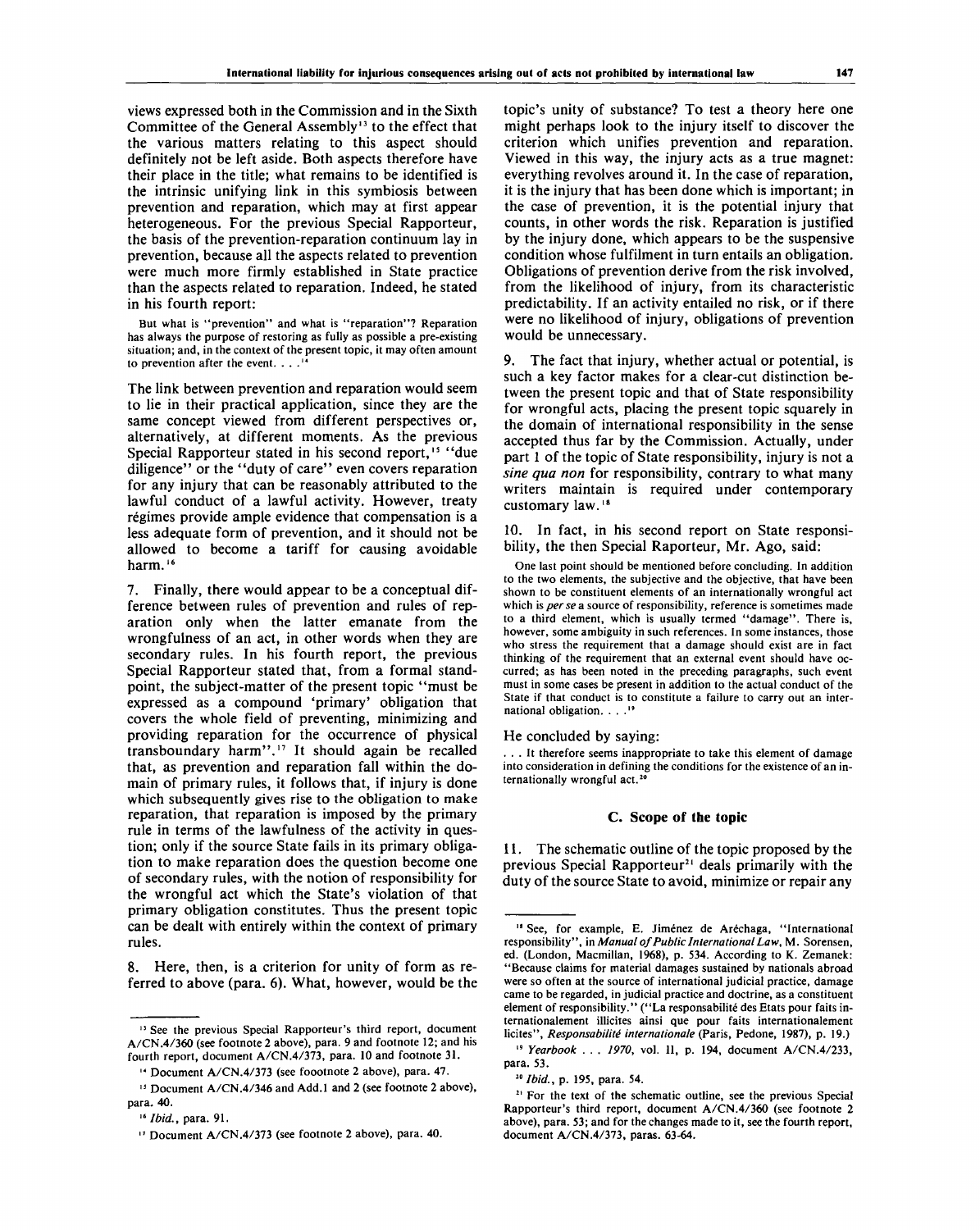"appreciable" or "tangible" physical transboundary loss or injury when it is possible to foresee a risk of such loss or injury associated with a specific dangerous activity. Since that duty of the State is subject to factors such as the distribution of responsibility and of costs and benefits, it is seen to constitute, in the words of the previous Special Rapporteur in his fourth report, a "concomitant of the exclusive or dominant jurisdiction which international law reposes in the source State as a territorial or controlling authority".<sup>22</sup> Three major clarifications should be made with regard to this general statement:

*(a)* The scope of the topic will be confined to physical activities giving rise to physical transboundary harm, inasmuch as State practice is at present insufficiently developed in other areas.

*(b)* The statement of principles in section 5 of the schematic outline will be amplified and strengthened to the extent that a review of State practice is found to justify, and the statement of factors in section 6 will be adjusted accordingly. This process will determine "the

22 Document A/CN.4/373 (see footnote 2 above), para. 63.

degree to which the solutions contained in the schematic outline approach the standard of strict liability".<sup>23</sup>

(c) The scope may be influenced by an examination of the role which international organizations may play, not, in principle, by occupying the role of the source State, but rather to the extent that the procedures indicated in sections 2, 3 and 4 of the schematic outline "may all be substantially affected by the way in which States interact as members of international organizations".<sup>24</sup> Similarly, it would seem that the consultative procedures of international organizations and the technical services which they provide may fulfil the functions contemplated in section 3 or play a relevant role in the assessment of reparation under section 4.<sup>25</sup>

The present Special Rapporteur accepts these observations as a point of departure, contingent upon whatever the future development of the topic may suggest.

# CHAPTER **II**

## **The schematic outline**

12. In his preliminary report, the present Special Rapporteur indicated his intention to concentrate his future work on what he considered to be the most important raw material for the present topic, the schematic outline.<sup>26</sup> The reason for this is that the general notions of the schematic outline have met with acceptance in the Commission and in the Sixth Committee of the General Assembly, despite some criticisms and suggestions for improvement. The first task, therefore, seems to be to review the schematic outline to try to get a clear idea of its dynamics, to re-examine its theoretical bases and to correlate it with State practice in the matter.

13. The present analysis, then, will have to be directed primarily towards understanding how the schematic outline works and bringing out the various obligations arising from it. At the present stage, we will work only on the outline itself and not on the amendments proposed in the first five draft articles submitted subsequently by the previous Special Rapporteur in his fifth report,<sup>27</sup> which will be considered separately and involve such important questions as whether the topic covers "situations" as well as "activities". Section 1 of the outline establishes the scope of the topic, gives the necessary definitions and makes one reservation. Some aspects of the scope have already been commented on above. Something else needs to be said, however, regarding the activities that constitute the very focus of the schematic outline and the substance of the topic. The activities in question are those "within the territory or control of a State which give rise or may give rise to loss or injury to persons or things within the territory or control of another State" (sect. 1.1). No indication is given of the kind of risk that is meant. Nothing is said about whether the risk lies in the existence of a very slight probability of catastrophic injury, for example, or whether we are to consider only the activities that Jenks termed "ultra-hazardous",<sup>28</sup> or again whether the risk lies in the certainty of minor injury with a cumulative effect, as in the case of pollution. Presumably, then, what is meant are activities that have a higher-than-normal likelihood of causing substantial injury within the territory of another State or in localities under its control.

14. In cases where an activity of the kind described is about to begin or has already begun, and the State within whose territory or control the activity takes place has become aware of its nature, that State has an initial obligation: to warn the State that might eventually be affected about the situation and to provide it with "all relevant and available information, including a specific indication of the kinds and degrees of loss or injury that it considers to be foreseeable, and the remedial measures it proposes" (sect. 2, para. 1). It would have the same obligation in a case where the affected State was the first to be aware of the circumstances and so informed the source State (sect. 2, para. 2).

<sup>23</sup> Ibid.

<sup>&</sup>lt;sup>24</sup> *Ibid.*, para. 64.

<sup>25</sup>  *Ibid.*

<sup>26</sup>  *Yearbook . . . 1985,* vol. II (Part One), pp. 100-101, document A/CN.4/394, paras. 14 *et seq.*

<sup>27</sup> Document A/CN.4/383 and Add.l (see footnote 2 above), para. 1.

<sup>&</sup>lt;sup>28</sup> See C. W. Jenks, "Liability for ultra-hazardous activities in international law", *Recueil des cours de I'Academie de droit international de La Haye, 1966-1* (Leyden, Sijthoff, 1967), vol. 117, p. 105.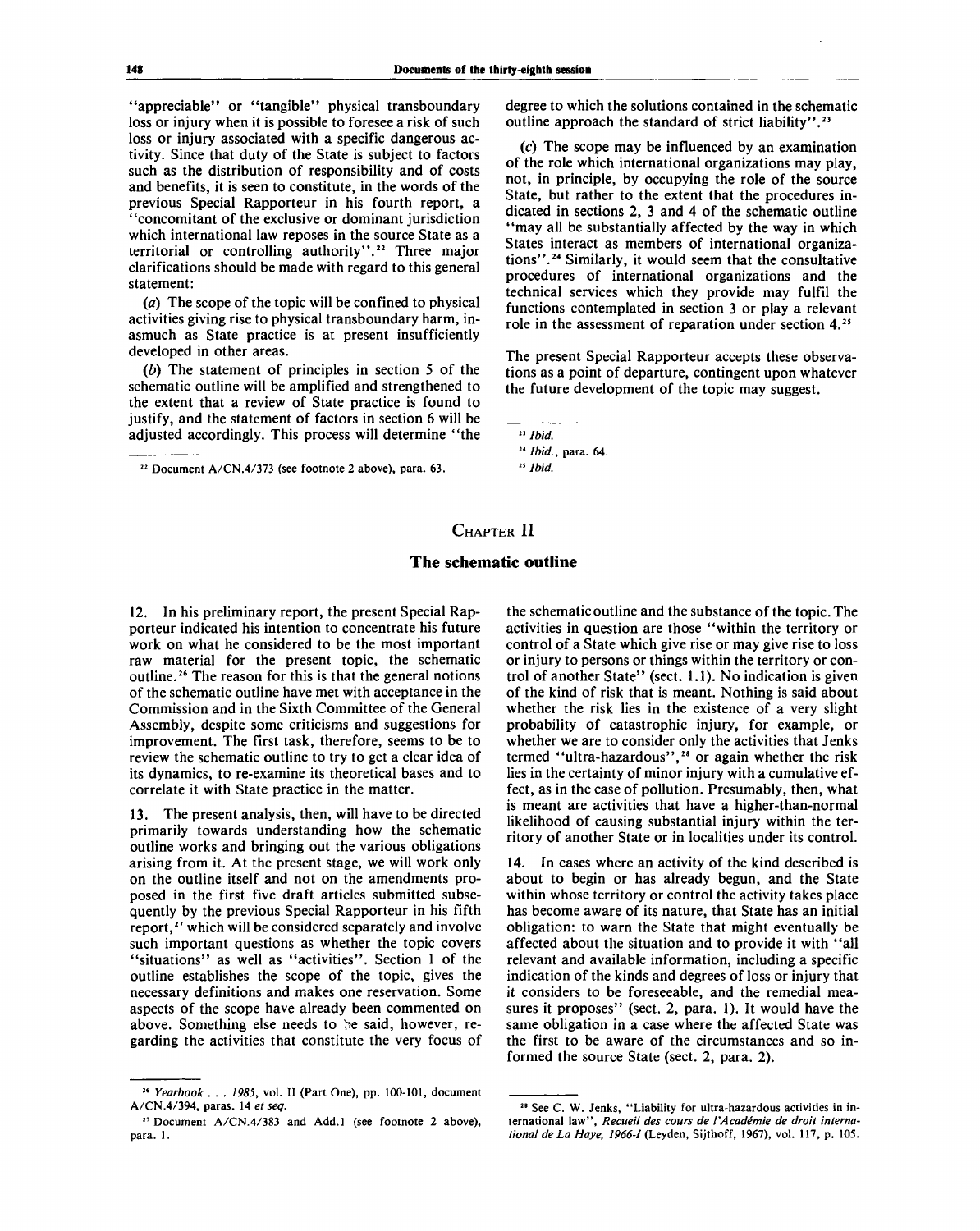15. If a dispute arises because the affected State does not agree that the measures proposed are sufficient to safeguard its interests, the source State has a second obligation: to "co-operate in good faith to reach agreement with the affected State" upon the establishment of fact-finding machinery, provided that the affected State has so proposed (sect. 2, para. 5). Such machinery actually aims at more than a mere investigation of the facts. It is a genuine conciliation procedure, since it can "assess . . . implications"—an entirely natural stipulation—but can also "to the extent possible, recommend solutions" (sect. 2, para. 6 *(a)).* The report made would be advisory, not binding (sect. 2, para. 6 *(b)).*

16. What is the nature of these first two obligations? Actually, the schematic outline distinguishes between the duty to provide information—section 5, paragraph 4, stipulating that the failure to do so shall entail certain adverse procedural consequences (liberal recourse to inferences of fact and circumstantial evidence in order to establish whether the activity does or may give rise to loss or injury)—and all other tasks that are part of the first two obligations (proposing preventive measures as part of the first obligation, cooperating in the establishment of fact-finding and conciliation machinery as part of the second). Failure to comply with the first two obligations in the outline does not in itself give rise to any right of action, as expressly stated in section 2, paragraph 8, and section 3, paragraph 4.

17. The matter, however, does not end there. The two paragraphs just mentioned stipulate a continuing duty that holds good until the original activity has ended, although the nature of that duty is not entirely clear in the outline, since the wording is somewhat ambiguous. Following the statement that the acting State "has a continuing duty to keep under review the activity that gives or may give rise to loss or injury", there is the phrase "to take whatever remedial measures it considers necessary and feasible to safeguard the interests of the affected State; and, as far as possible, to provide information to the affected State about the action it is taking". Naturally that wording can be changed and made more objective when the relevant article is eventually drafted. If that is done, the text would set forth an obligation which, if an injury occurred, would justify a comparison between the preventive measures actually taken and those which would effectively have prevented that injurious result; and this would perhaps introduce into the topic a kind of "due diligence".

18. Under certain specific conditions, which are basically the failure of the fact-finding and conciliation machinery—either because more than a reasonable time has elapsed for its establishment or the completion of its terms of reference (sect. 3, para. 1 *(a)),* or because one of the States concerned is not satisfied with the findings (sect. 3, para. 1 *(b))*—or, of course, a recommendation to that effect in the report of the fact-finding machinery (sect. 3, para. 1  $(c)$ ), a third obligation arises for the States concerned to enter into negotiations "at the request of any one of them with a view to determining whether a régime is necessary and what form it should take" *(ibid., in fine).* Here the parties would be encouraged to apply the principles set out in section 5 and

refer to the matters set out in section 7; but because provision is made for them to agree otherwise, they would not be obligated to do so. Likewise, paragraph 4 of section 3 stipulates that their duty to enter into negotiations does not entail any possibility of a right of action, and it reiterates the duty of care in terms identical with those of paragraph 8 of section 2.

19. Section 4 of the schematic outline is extremely important from the theoretical point of view: members of the Commission will recall the lengthy debates to which liability for risk, or "strict liability", has given rise. In fact, this is the very heart of the topic, since an attempt is being made to establish the rights of the parties when an activity of the type considered in the outline has caused injury and no agreed régime exists to determine those rights, either because the parties have not yet reached agreement—although negotiations have been initiated—or because one of them has refused to begin negotiations. At this point it is necessary again to enumerate the obligations referred to above. The first three mentioned are obligations to establish a régime; those considered below are obligations to make reparation for the injury caused. The obligation referred to in paragraph 17 above, on the other hand, relates entirely to prevention.

20. Section 4, paragraph 2, establishes the duty to make "reparation" in principle for "any such loss or injury". This should be read in conjunction with the principle—perhaps the most important one in the schematic outline—contained in section 5, paragraph 3: "In so far as may be consistent with the preceding articles, an innocent victim should not be left to bear his loss or injury". But this principle is subject to two major conditions. The first, also contained in section 4, paragraph 2, is: "unless it is established that the making of reparation for a loss or injury of that kind or character is not in accordance with the shared expectations of those States". The second condition, contained in section 4, paragraph 3, relates to the very process of negotiation: in addition to the previously mentioned expectations, "account shall be taken of the reasonableness of the conduct of the parties, having regard to the record of any exchanges or negotiations between them and to the remedial measures taken by the acting State [now termed "source State"] to safeguard the interests of the affected State". Furthermore, "account may also be taken of any relevant factors, including those set out in section 6, and guidance may be obtained by reference to any of the matters set out in section 7". It appears, therefore, that negotiations may result in reparation, the amount of which may vary according to such factors as the nature of the injury, the nature of the activity in question and the preventive measures taken. Conceivably, the parties might agree that reparation should not be made because of exceptional circumstances that make it inappropriate. To sum up, negotiation is an open process which should take numerous factors into account in settling the question of compensation.

21. The Spanish text of section 4, paragraph 2, reads: . . . *a menos que conste que la reparation . . . no responde a las expectativas compartidas de esos Estados.* The English text, on the other hand, reads: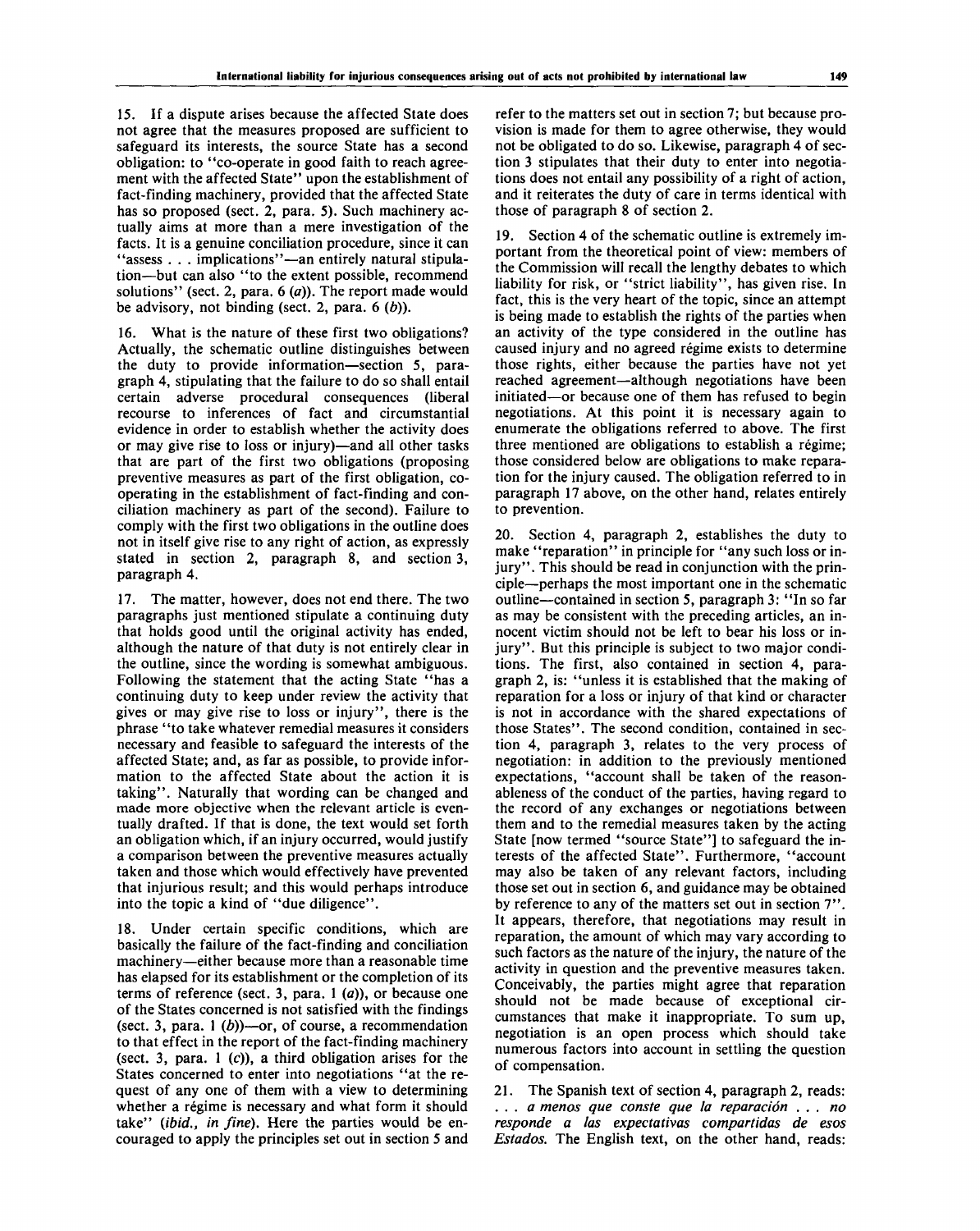".. . unless it is established that the making of reparation .. . is not in accordance with the shared expectations of those States". The words "unless it is established" could have been translated by their exact Spanish equivalent: *a menos que se establezca.* The expression *a menos que conste* could give rise to a much more strict interpretation with respect to the burden of proof. In the English text, this is not very clear; generally speaking, positive facts must be proven, not the lack of them. In any event, if it was the intention of the schematic outline to let the burden rest with the source State, the latter could no doubt rely on presumption and all the probative elements. In the Spanish text, however, the burden of proof undoubtedly lies with the source State, and in addition a form of negative proof is required of that State, namely that somewhere it should be expressly stated that reparation was not a shared expectation. That, at least, is a possible interpretation and one which would in fact cancel out any conditions and make reparation always appropriate in practice, because of the impossibility of proving the contrary. The foregoing comments do not, therefore, stem from mere semantic considerations, especially if it is taken into account that some forms of strict liability—the least strict—avail themselves of an inverted form of *onus probandi* as a technique for achieving their purposes.

22. The "shared expectations" are those that  $(4)$ have been expressed in correspondence or other exchanges between the States concerned or, in so far as there are no such expressions, *(b)* can be implied from common legislative or other standards or patterns of conduct normally observed by the States concerned, or in any regional or other grouping to which they both belong, or in the international community" (sect. 4, para. 4). What is the nature of these "shared expectations"? The expectations have a certain capacity to establish rights. This falls within the purview of the principle of good faith, of estoppel, or of what is known in some legal systems as the doctrine of "one's own acts". If one of the parties acts on the basis of expectations created by the other, it may have the right on more than one occasion to some reparation if, through the fault of the other party, those expectations are not met. There is a certain contractual or quasi-contractual force in this matter of expectations. Is that how they were intended to be characterized in the schematic outline? This hypothesis cannot be ruled out, at least if the text of section 4, paragraph 4 *(a),* is borne in mind: it indicates that expressions of snared expectations should be sought first in "correspondence or other exchanges between the States concerned" and elsewhere only "in so far as there are no such expressions". But the real intention here seems to have been to rely on the whole range of approaches common to both parties, or to a region, or lastly to the entire international community. Such expectations would base reparation on more or less customary, or quasi-customary, law. This is illess customary, or quasi-customary, law. This is in-<br>lustrated by certain cases cited below, <sup>29</sup> in one of which it was pointed out that, before a hazardous activity was begun, it was an accepted principle in Europe that mandatory negotiations would be held with any States that might be affected.

23. In short, the schematic outline has two basic objectives: to provide States with a procedure for the establishment of regimes to regulate activities which give rise or may give rise to transboundary injury; and to make provision for situations where such injury occurs prior to the establishment of such a regime.

24. With regard to the first objective, the source State is basically under two types of obligation:

*(a)* to notify the State which will presumably be affected about a dangerous activity being undertaken in the source State, to inform it of the characteristics of that activity in relation to the foreseeable damage and to propose remedial measures;

*(b)* to co-operate in good faith in the establishment of fact-finding and conciliation machinery if, in the view of the affected State, such measures are not sufficient.

The outline expressly provides that failure to fulfil either of these obligations does not in itself give rise to any right of action, although failure to inform the affected State entails certain adverse procedural consequences.

25. An additional obligation exists during the period when the source State fails to fulfil the first two obligations. It is safe to say that, in any event as soon as the dangers of an activity become known, the source State should continuously monitor such activity and take whatever measures it considers necessary and feasible to safeguard the interests of the affected State.

26. The second objective seems intended to establish a régime governing reparation for injury. Its theoretical basis has various elements: on the one hand, the previous Special Rapporteur sought to base it on obligations of prevention, in such a way that those obligations (whose incorporation into State practice and general international law seems to have been generally recognized) also include the obligation to make reparation in cases where injury has been sustained. Notwithstanding this, the obligation to make reparation is also based on a form of strict liability, the automatic nature of which is tempered by the two conditions already referred to: shared expectations and negotiation (see para. 20), which involve the matters embodied in section 7, so that formulas for balancing the respective interests are apparently sought through determination of the injury caused by a specific act and reparation for such injury.

27. Of the principles, factors and matters set out in the schematic outline, the principles in section 5 should be considered here in view of their great importance to the functioning of the mechanisms whose dynamics we are attempting to explain.

*(a)* The first principle (para. 1) seeks to reflect the content of Principle 21 of the United Nations Declaration on the Human Environment (Stockholm Declaration),<sup>30</sup> or, in other words, to ensure that all human activities in the territory of a particular State are conducted with as much freedom as is compatible with the interests of other States. This is the guiding principle in the whole matter, the principle that authorizes and

<sup>&</sup>lt;sup>29</sup> See footnote 40 (d) below.

<sup>&</sup>lt;sup>30</sup> Report of the United Nations Conference on the Human En*vironment, Stockholm, 5-16 June 1972* (United Nations publication, Sales No. E.73.II.A. 14 and corrigendum), part one, chap. I.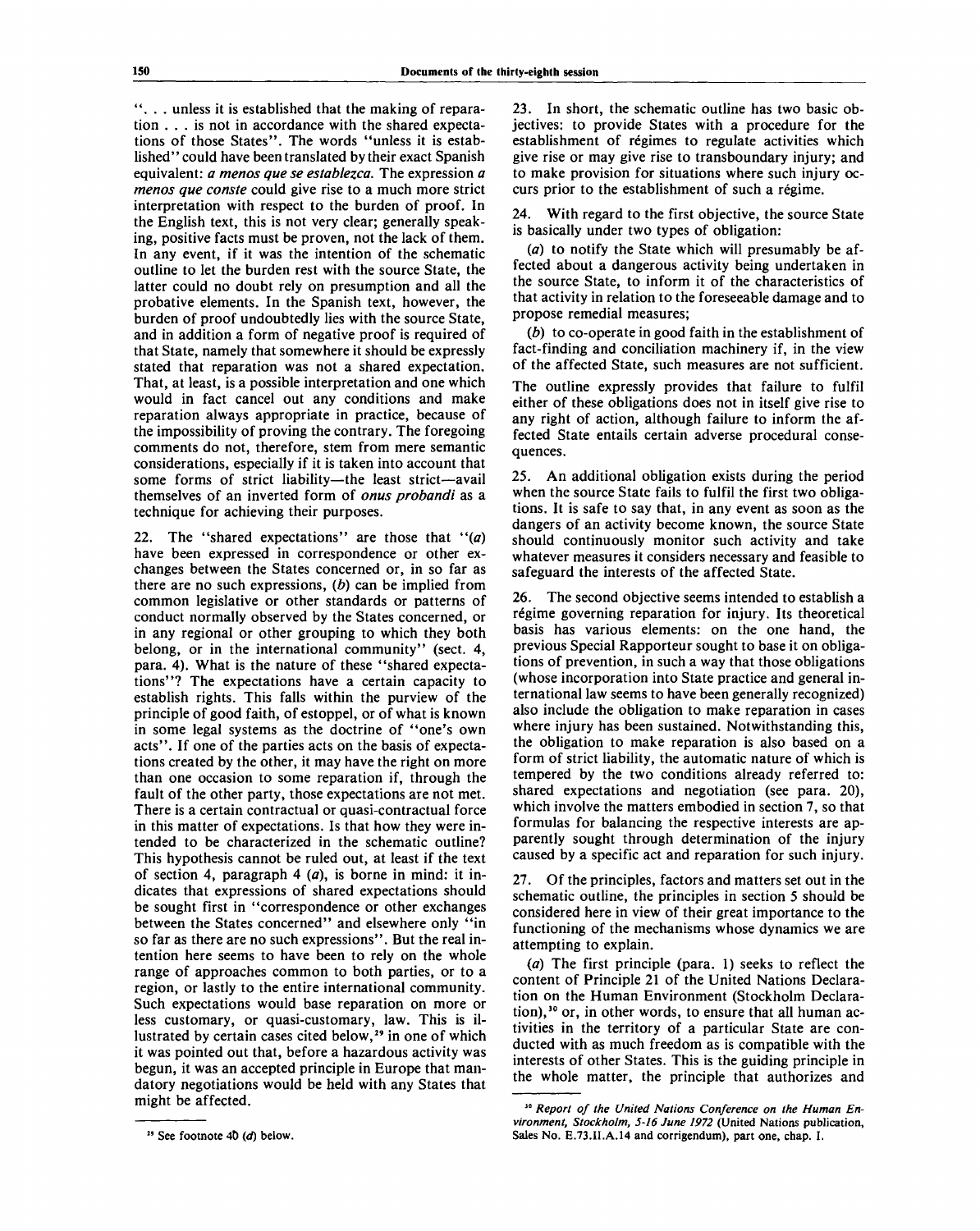justifies the balance-of-interests test and is at the basis of all regimes, as well as of any compensation provided when no régime exists.

*(b)* The second principle (para. 2) is that of prevention and, where applicable, the related principle of reparation. The scope of preventive measures is determined in turn by the importance of the activity in question and its economic viability.

(c) The third principle (para. 3) is that an innocent victim should not be left to bear his loss or injury, subject to the conditions already referred to. A form of balancing of interests is also involved here, according to the distribution of the benefits of the dangerous activity, the means at the disposal of the source State and the standards applied in the affected State and in regional and international practice.

*(d)* Finally, there is a principle (para. 4) relating to legal procedure already commented on (para. 16 above): an affected State that has not received information from the source State concerning the nature and effects of an activity and the means of verifying and assessing that information is allowed liberal recourse to inferences of fact and circumstantial evidence in order to establish whether the activity does or may give rise to loss or injury. This principle seems intended to redress the imbalance which exists, with respect to the nature and effects of an activity, between the source State, which has exclusive jurisdiction over its territory, and the affected State, which cannot investigate that activity and its effects because of this exclusive jurisdiction.<sup>31</sup>

28. What is the nature of these principles? In the case of the institution of regimes, such principles can play a guiding role that would facilitate their establishment. In the case of injury caused when no régime exists, however, they seem to contain a more peremptory element. At least one of the parties may invoke them, and they may be dispensed with only if both parties so agree. The rest of the schematic outline, although relevant to the present topic, has no decisive influence on the dynamics of the outline. At any rate, its influence appears to be limited to the subjects mentioned in paragraph 26 above, namely the factors to be borne in mind by the parties (sect. 6), the matters concerning prevention and reparation (sect. 7) and the possible establishment of mechanisms for the settlement of disputes (sect. 8). All of these will be examined as work on the topic progresses.

## **CHAPTER III**

### **Critical analysis of the schematic outline**

### **A. Activities**

29. First, it should be noted that the schematic outline consistently considers "activities" which lead to injurious consequences, and not "acts", to which reference is made in both the English and Spanish titles of the topic. In this manner, without expressly stating so, it bridges the gap between those language versions and the French version, in which the title refers to *activites.* An activity comprises, in a certain perspective, a series of acts. It is activities which involve an element of danger and relate to the characteristic form (or even, in some cases, the statistical frequency) of injuries. It is activities, and not just isolated acts—the regulation of which is more difficult—which are the subject of consideration with a view to the establishment of a régime. It is easy to see the wide variety of acts of different kinds subsumed under an activity of the type being considered under the present topic, such as the activity of running a plant of the Trail Smelter type, and the many and varied acts by various persons which finally converge in the production of its harmful emissions. This position thus appears correct and, at some point, it might be worth amending the English and Spanish titles of the topic accordingly.

30. The activities dealt with in the schematic outline are those "which give rise or may give rise" to transboundary injury (sect. 1.1). In other words, they are activities which involve risk; but the type of risk involved is not specified. We have seen above (para. 13, *in fine)* that, depending on the degree of risk, various types of activities can be envisaged. Zemanek distinguishes between those which cause injury only in the event of an accident, and those which permanently cause the emission of harmful substances.<sup>32</sup> Gunther Handl, for his part, excludes one type of activity in the second category from the scope of the topic, namely activities in which the source State, because the emissions are constant and entirely foreseeable, has or should have not only knowledge of the significant transboundary injury caused, but also the capacity to prevent it. In such a case, we would be faced with an internationally

<sup>&</sup>lt;sup>31</sup> See the reasoning of the ICJ in the *Corfu Channel* case (merits), Judgment of 9 April 1949, *I.C.J. Reports 1949,* p. 18.

<sup>32</sup> Zemanek considers that:

<sup>&</sup>quot;The term 'liability for risk' is frequently used for this type of liability. But the term is inappropriate in the present context since it must be applied to two situations, only one of which involves an element of risk proper:

<sup>&</sup>quot;( $a$ ) the risky activity itself: in this case, injury does not arise in the normal performance of the activity, but may occur in the event of an accident. It is the extent of the injury which gives cause for concern, and this is why such activities are permitted only on condition that any resulting injury will be compensated for;

 $''(b)$  the permanent emission of harmful substances: in this case, society seems to accept a certain degree of pollution (which is frequently not clearly perceived by the individual), but if the limit established is exceeded, either by accident or by a change in technical standards, the resulting damage must be compensated for.

<sup>&</sup>quot;We propose the use of the term 'absolute liability' to cover the two cases. The term also implies that such liability is not the consequence of a crime." *(Op. cit.* (footnote 18 above), p. 17.)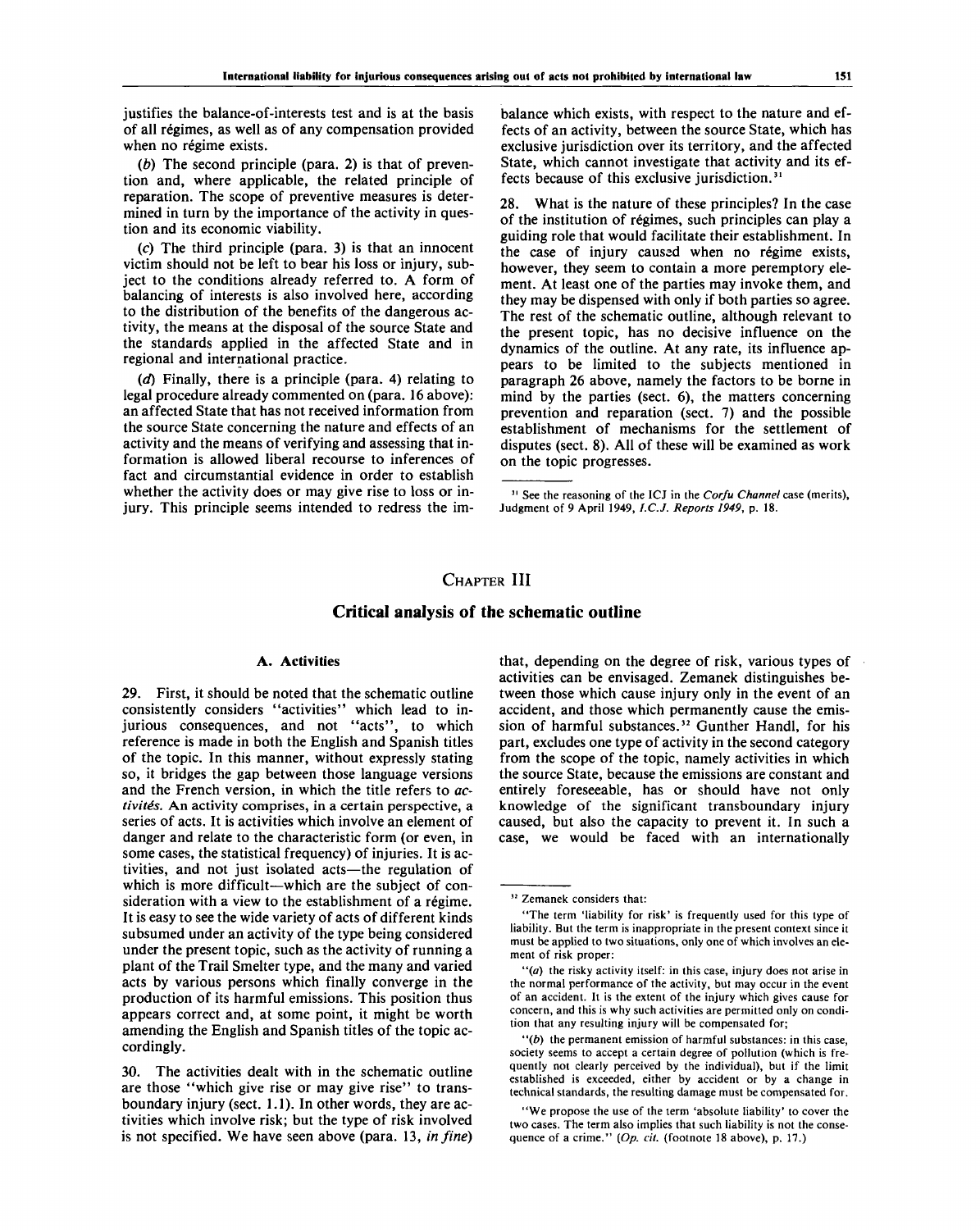wrongful act.<sup>33</sup> Both writers admit the existence of a minimum amount of injury, or threshold, which, according to established custom, would be borne by the affected State; but Handl stresses that, if there at least exists an awareness that the threshold might be exceeded and if the source State has the capacity to prevent that, we would be faced, as already stated, with the question of responsibility for wrongful acts. That would certainly be the case when the substantial injury in question had been prohibited. Yet it should be noted here that, even in these cases of "permanent emission of harmful substances", as Zemanek terms them, there is a possibility of accident for which causal responsibility would arise, as was demonstrated in the *Trail Smelter* case.<sup>34</sup> There the arbitral tribunal laid down certain precepts and conditions for the prevention of a substantial degree of injury, but nevertheless established a régime for compensation in the event of accidental injury—even if the conditions for prevention had been met.

31. In short, if an activity has not been prohibited, even though it may be dangerous and liable to be prohibited in the future, it comes within the scope of the present topic. The qualification of "twilight zone" can be applied only to the shifting boundary of activities

Immediately afterwards, however, he arrives at this important concept:

"Instead, a conclusion to this effect may be suggested by the nature of the transboundary pollution. If it is of the continuous kind, the source State is likely to know or might be presumed to know of the transborder flow of pollutants. Such knowledge will be increasingly presumable as States begin to establish environmental quality standards for the protection of human health and welfare and of natural resources. Standards of this sort entail the need for close monitoring of environmental concentrations of pollutants and the patterns of their dispersion; States are consequently bound to become more aware of significant transboundary flows of pollutants. Thus where States intentionally discharge pollutants in the knowledge that such discharge is bound to cause, or will cause with substantial certainty, significant harmful effects transnationally, the source State will clearly be held liable for the resulting damage. The causal conduct will be deemed internationally wrongful. Most cases of injurious transboundary environmental effects involve continuous transboundary pollution. Most of these situations consequently intrinsically involve questions of State responsibility."

34 United Nations, *Reports of International Arbitral Awards,* vol. Ill (Sales No. 1949.V.2), p. 1905.

that are moving towards prohibition, and not to other aspects, since it is clear that within this topic there will be activities which, although they may cause significant injury, will be permitted because, on balance, the assessment of conflicting interests indicates continuation of the activity despite its risks and compensatable injury.

32. To these two types of activities, characterized by foreseeable risk and potential injury, should be added others in which injury is not foreseeable, as in the circumstances precluding wrongfulness on the grounds cited in articles 31 *{Force majeure* and fortuitous event), 32 (Distress) and 33 (State of necessity) of part 1 of the draft articles on State responsibility.<sup>35</sup> Article 35 of that draft provides: "Preclusion of the wrongfulness of an act of a State by virtue of the provisions of articles 29, 31, 32 or 33 does not prejudge any question that may arise in regard to compensation for damage caused by that act." That reservation would be followed up in the present draft with an obligation to compensate by virtue of the principle enunciated in section 4, paragraph 3, subject of course to the conditions already referred to (shared expectations, negotiations).

33. The activities and cases involved are certainly heterogeneous, but this does not undermine the unity of the topic, which is provided by the occurrence of injury. Moreover, it should be noted that in all legal systems responsibility for wrongful acts and liability for risk overlap, since the latter generally provides an appropriate complement to the former.<sup>36</sup>

#### **B. Obligations**

34. Analysis seems to demonstrate that there are two types of obligation relating to the regime: to inform and to negotiate.

35. The first obligation which arises is that of the source State to inform the State which might be affected that an activity has begun or will begin in its territory which it considers dangerous, and to provide that State with all the necessary data concerning the characteristics of the activity, the risks which it creates and the type of injury which it may cause, so that that State may make its own evaluation of the situation. The same obligation arises for the source State if the potentially affected State draws its attention to such an activity which has begun or is about to begin in the territory of the source State. This obligation seems to have two distinct objectives. One is the general objective of co-operating with the affected State in such circumstances. But it should not be forgotten what such circumstances involve, namely the existence of a risk and, therefore, possible injury for the affected State. Furthermore, according to the régime established in the schematic outline, this is injury for which the source State would in principle be liable, because the innocent victim, also in principle,

<sup>&</sup>lt;sup>33</sup> Handl states:

<sup>..</sup> The basic question is, of course, as to when State conduct which is lawful *per se* because it is in itself expressive of a legitimate exercise of a sovereign right, but which produces harmful transboundary effects, must be deemed to be internationally wrongful. . . . Certainly, States are under a general obligation to refrain from causing transboundary harm. But this obligation does not imply that affected States enjoy absolute protection against transboundary environmental interference. For international practice clearly suggests that only 'substantial', 'significant' or similarly qualified transnational harm will amount to an infraction of the affected State's right. The *ex post facto* assessment of the 'substantiality' of the harmful transnational effects thus merely serves to determine whether one State's use of the shared natural resource, permissible *per se* as it is, has resulted in the violation of another's rights. A finding of such an infraction of itself does not, however, allow inferences as to the quality of the injury-causing conduct as internationally wrongful."

<sup>(</sup>G. Handl, "Liability as an obligation established by a primary rule of international law: Some basic reflections on the International Law Commission's work", *Netherlands Yearbook of International Law, 1985* (The Hague), vol. XVI, pp. 56-59.)

<sup>35</sup>  *Yearbook . . . 1980,* vol. II (Part Two), pp. 30 *et seq.*

<sup>36</sup> According to Handl: "This expectation [of homogeneity of the content of the topic] appears, however, unreasonable in view of the fact that in most domestic legal systems there co-exist pockets of strict liability or liability without fault, whose rationale cannot necessarily be reduced to a common denominator." *(Loc. cit.* (footnote 33 above), p. 63.)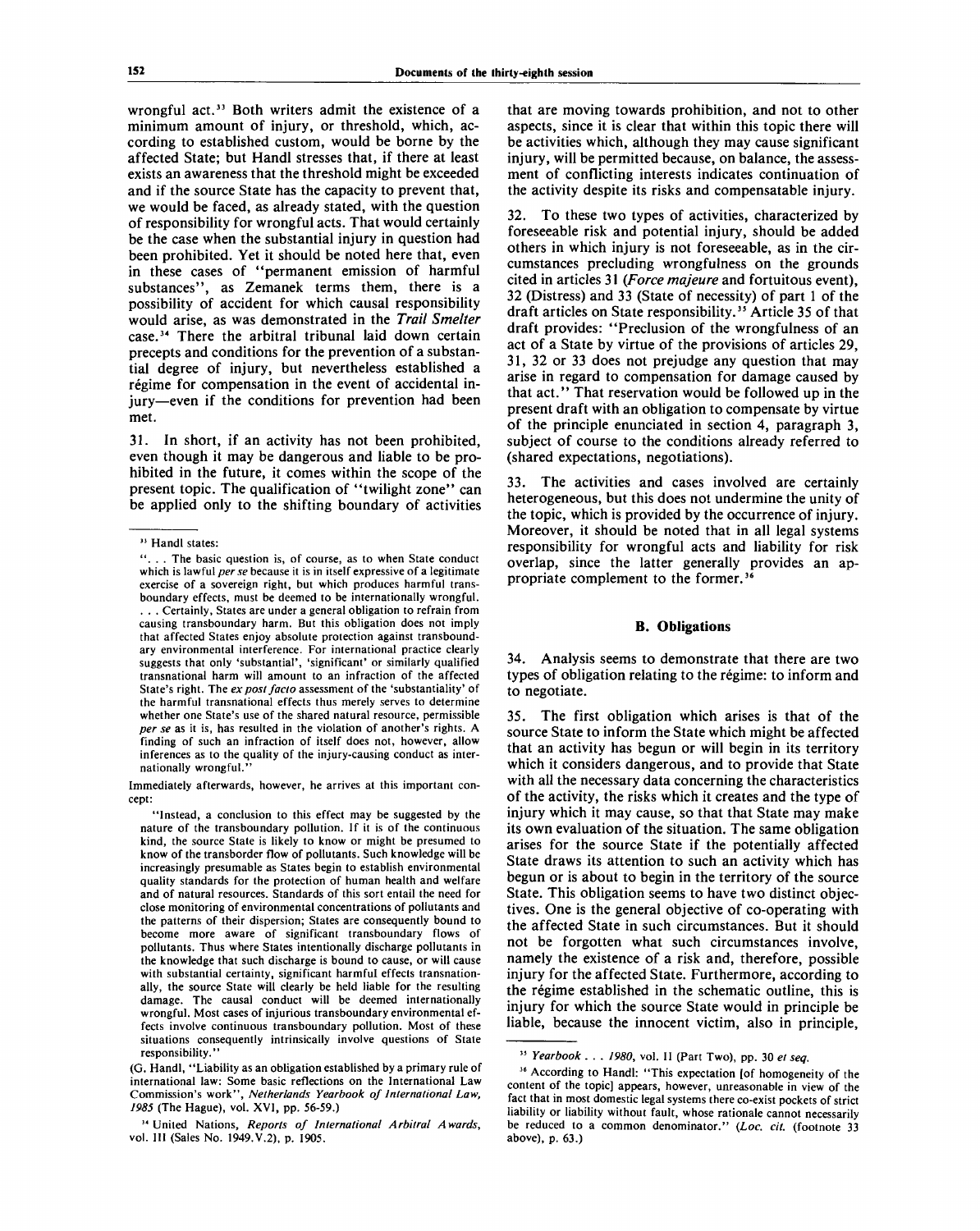should not be left to bear it. The second objective is to prevent injury attributable to the source State. This gives greater force to the obligation than the simple, more or less general, duty to co-operate.

36. As an apparent corollary, the violation of this obligation authorizes the affected State to resort to means which would otherwise be prohibited in order to establish the dangerous nature of the activity (sect. 5, para. 4) and, it should be added—although the schematic outline does not expressly say so—if need be, in order to establish a presumption, unless the contrary is proved, that there is a causal relationship between the activity and the injury when injury has been caused before any régime has been agreed upon. The first hypothesis envisages the situation in which, in spite of the initial refusal, it has been possible to establish factfinding machinery, and seems to be an adequate reflection of the reasoning of the ICJ in the *Corfu Channel* case,<sup>37</sup> since in rejecting the possibility that the United Kingdom could seek evidence in Albanian territory, the Court resorted to inferences concerning the Albanian Government's knowledge of the existence of the minefield. Indeed, what other possibility is there in view of the exclusive nature of territorial sovereignty? On the basis of what was stated above, therefore, we can consider this obligation to inform as one of the obligations of prevention.

37. The other obligations seem to be all subsumed under the obligation to negotiate. But to negotiate what? In general, the obligation is to negotiate a régime aimed at preventing, minimizing and possibly compensating for injury resulting from the activity in question. Under section 2, paragraph 1, the proposal of remedial measures is an additional aspect of the obligation to inform. Without prejudice to the fact that the source State, if it indeed intends to take preventive measures concerning that activity, must inform the affected State of them, it is quite obvious that, if it informs the affected State of the dangers arising from a new activity, it must also propose measures to prevent, minimize or compensate for any resulting injury. If it is the affected State which points out the danger of an activity which the source State does not consider dangerous, that would be a different matter. Then there would not yet exist an obligation to propose measures because there would not yet be agreement as to the facts. But it is clear that the source State has the obligation to inform the affected State of the characteristics of the activity with a view to determining whether or not it carries any risk. In the first situation, there would be an obligation to propose preventive measures, and this obligation is related to that of negotiating a régime, since such measures are the first step in any negotiation process.

38. Nevertheless, this general obligation to negotiate a régime actually presupposes a prior agreement by the parties as to the facts surrounding the activity in question. This is only logical. The obligation to negotiate must derive from some common basis, and if the parties do not agree that the activity is indeed dangerous, it will be necessary to establish that fact and determine its exact significance. Thus the schematic outline provides

that, if the measures proposed seem insufficient to the affected State, fact-finding machinery should be established; and it should be added that the same action should be taken when the source State disagrees about the degree of danger posed by the activity in question (sect. 2, paras. 4-5). In both cases, the initial obligation to propose measures is transformed into another obligation—that of negotiating the establishment of the factfinding and conciliation machinery. Therefore it cannot be said that a breach of the first two obligations set forth in section 2 does not entail any consequences: a breach of the obligation to inform entails an adverse procedural consequence for the source State; and the second obligation is transformed into another specific obligation: the obligation to establish the machinery.

39. The obligation to inform, however, relates not only to the establishment of a regime, but also to reparation, i.e. reparation for actual injury. It seems obvious that, if injury results from an activity carried out in one State, on the danger of which that State has failed to provide any information to States exposed to risk, the source State is put in a very unfavourable situation, not only from the procedural viewpoint (the presumptive cause-and-effect relationship between the activity and the injury), but also because its act is considered a wrongful act entailing all the consequences of such acts. Let us imagine, for example, that the United States of America had not issued warnings and had not taken all the precautionary measures which it took before beginning its nuclear tests. There can be little doubt that, in such circumstances, the significance of doubt that, in such cheamstances, the significance of<br>the "*Fukuryu Maru*" case (1954)<sup>38</sup> would have been very different. It is therefore inappropriate to provide in section 2, paragraph 8, that a breach of this obligation does not give rise to any right of action, particularly with regard to the causing of injury. Here, as with regard to the obligation to negotiate fact-finding machinery, there are three possibilities. The first is to leave the text of the outline as it stands in order to enable States to reach a consensus more easily and avoid the problems of being presented with a régime which imposes on them, from the beginning, obligations with serious consequences. The second possibility is to reflect those consequences explicitly in the draft. The last possibility is purely and simply to delete from section 2, paragraph 8, the sentence concerning the lack of a right of action.

40. In order to facilitate the Commission's task in taking a decision concerning these three possible approaches, reference should be made here to the nature of the obligation to negotiate, since it might be thought that it is an incomplete obligation, or so-called "soft law", in which case it might seem natural that a breach should not entail any consequences. This matter was studied by the Commission in the early reports on the law of the non-navigational uses of international watercourses, and there is no need to add much to what was stated there.<sup>39</sup> The above analysis shows that the obliga-

<sup>37</sup> See footnote 31 above.

<sup>18</sup> See M. M. Whiteman, ed. *Digest of International Law* (Washington, D.C.), vol. 8 (1967), p. 764.

<sup>3</sup> \* See in particular the first report of Mr. Schwebel on that topic: *Yearbook . . . 1979,* vol. II (Part One), p. 165, document A/CN.4/320, paras. 86-87.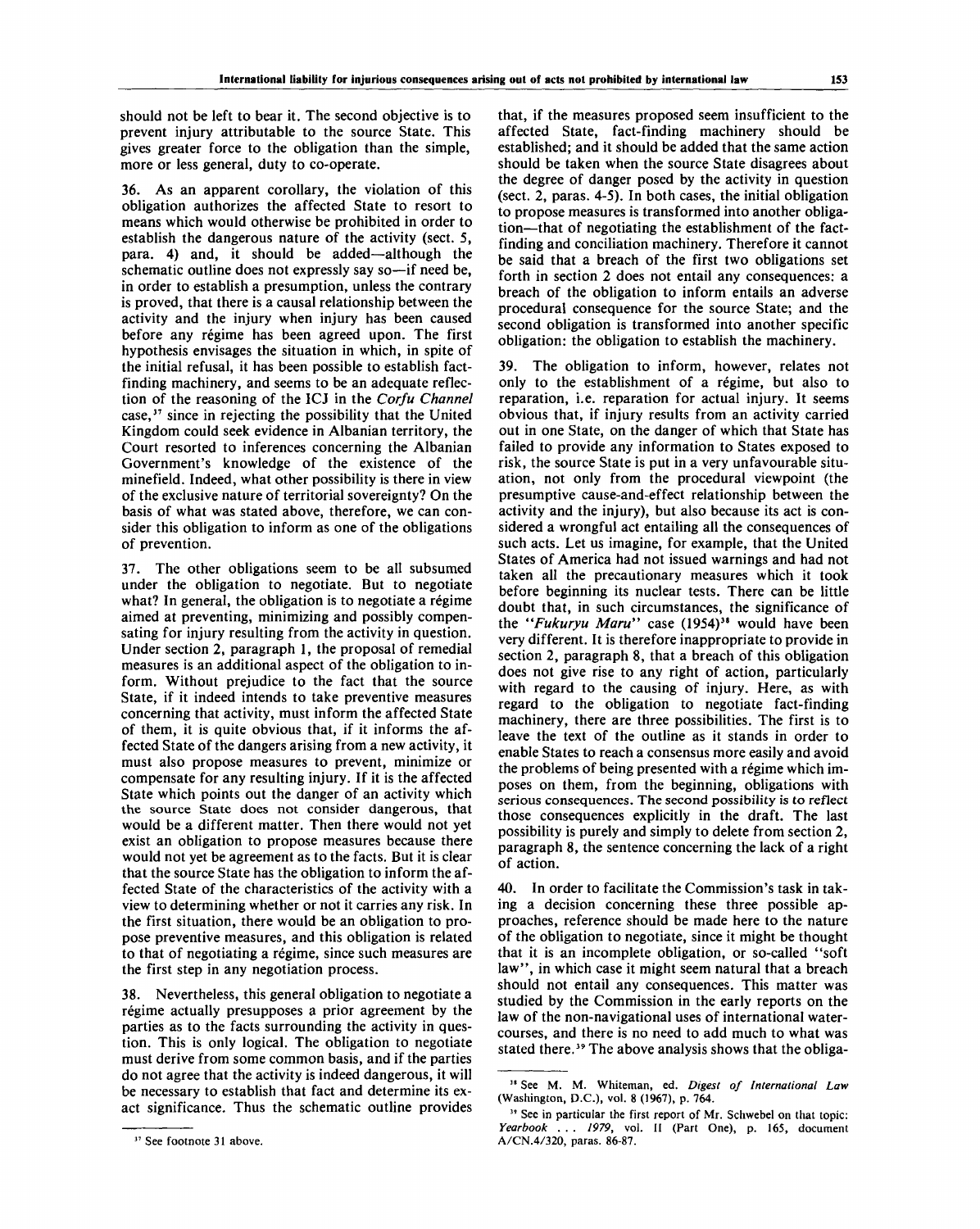tion to negotiate is well established in international law as a means of resolving conflicts of interest, and that this is particularly true with regard to the conflicts considered here, where the obligation is linked to the prevention of injury for which one of the parties to the negotiations may be liable. Here the general prohibition against causing injury to another, as contained in the maxim *sic utere tuo ut alienum non laedas,* can have the effect of reinforcing the obligatory nature of negotiation as a necessary mechanism for compliance with that principle of law.<sup>40</sup> Indeed, the obligation to negotiate does not seem to be so much an incomplete obligation as

*(b)* the provisions of numerous bilateral treaties, such as articles II (1), IV and V of the 1975 Agreement between Canada and the United States of America relating to the exchange of information on weather modification activities (United Nations, *Treaty Series,* vol. 977, p. 385); articles 30 and 31 of the 1922 Agreement for the Settlement of Questions relating to Watercourses and Dikes on the German-Danish Frontier (League of Nations, *Treaty Series,* vol. X, p. 201); article 3 of the 1931 General Convention between Roumania and Yugoslavia concerning the hydraulic system *(ibid.,* vol. CXXXV, p. 31); article 14 of the 1929 Convention between Norway and Sweden on certain questions relating to the law on watercourses *(ibid.,* vol. CXX, p. 263);

*(c)* certain well-known legal decisions, such as the advisory opinion of the PCIJ of 15 October 1931 in the case concerning *Railway Traffic between Lithuania and Poland,* which for the first time defined the obligation to negotiate as "not only to enter into negotiations, but also to pursue them as far as possible, with a view to concluding agreements" *(P.C.I.J., Series A/B, No. 42,* p. 116); the judgment of the ICJ of 20 February 1969 in the *North Sea Continental Shelf* cases *(I.C.J. Reports 1969,* p. 3) and that of 25 June 1974 in the *Fisheries Jurisdiction (United Kingdom* v. *Iceland)* case *(I.C.J. Reports 1974,* p. 3); the *Lake Lanoux* arbitral award of 16 November 1957 (United Nations, *Reports of International Arbitral Awards,* vol. XII (Sales No. 63.V.3), p. 281; *International Law Reports, 1957* (London), vol. 24 (1961), p. 101; see also *Yearbook. . . 1974,* vol. II (Part Two), pp. 194 *et seq.,* document A/5409, paras. 1055-1068);

*(d)* State practice, which also offers interesting examples along the same lines as those cited above. Certain cases have already been referred to (para. 22, *in fine* above). One concerned the installation of a nuclear plant for the generation of electricity at Dukovany, Czechoslovakia, 35 kilometres from the Austrian border. In this case, the Czechoslovak Government agreed to hold discussions with the Austrian Government concerning the safety of the plant. Another case related to the construction of a nuclear plant at Riithi, Switzerland, in the upper Rhine valley near the Austrian border. Following objections raised by the Austrian Government, negotiations were held between Switzerland and Austria and led to a total re-evaluation of the project by the Swiss Government. Yet another case concerned the construction of a refinery in Belgium near the border with the Netherlands. The latter State raised objections and pointed out that it was an accepted principle in Europe that, before beginning any activity that might cause injury to neighbouring States, the source State should negotiate with them. The Belgian Parliament itself expressed similar concern and asked the Government how it proposed to resolve the problem. (For further details on these cases and other precedents, see the Secretariat study on State practice relevant to international liability for injurious consequences arising out of acts not prohibited by international law: *Yearbook . . . 1985,* vol. II (Part One)/Add.l, document A/CN.4/384, paras. 97-113.)

one whose violation is not always easy to determine. It is helpful in this regard to refer to the *Lake Lanoux* arbitral award (1957), which set forth two concepts applicable to the line of argument being developed here:

. Thus, one speaks, although often inaccurately, of the "obligation of negotiating an agreement". In reality, the engagements thus undertaken by States take very diverse forms and have a scope which varies according to the manner in which they are defined and according to the procedures intended for their execution; but the reality of the obligations thus undertaken is incontestable and sanctions can be applied in the event, for example, of an unjustified breaking off of the discussions, abnormal delays, disregard of the agreed procedures, systematic refusals to take into consideration adverse proposals or interests, and, more generally, in cases of violation of the rules of good faith.<sup>4</sup>

The two concepts of interest in this passage are: *(a)* that a real obligation is undeniably involved; *(b)* the examples of how that obligation may be violated.

41. As to the three possibilities which arise in relation to the obligation to negotiate in the present draft, the following considerations are relevant:

*(a)* Since there exists an obligation to negotiate, as concluded in the preceding paragraphs, there is reason to believe that its non-fulfilment by a State would normally entail some adverse consequence. For example, the affected State could very well neglect to carry out, as a form of retaliation, one of its obligations under another treaty whose provisions are particularly useful to the source State. This is possible if one takes into account article 73 of the 1969 Vienna Convention on the Law of Treaties.<sup>42</sup> If the text of the schematic outline is left as it is, the affected State might be prohibited from availing itself of this possibility given to it under general international law. It seems somewhat dangerous for the draft to deny any right of action, and the present argument would militate against the first possibility, namely that of leaving the text as it is.

*(b)* Should the Commission include sanctions in the draft? The Special Rapporteur believes that, if the draft is ever transformed into a treaty, the States parties would be able to resort to the provisions of article 60 of the 1969 Vienna Convention. Adding anything further to that regime would not seem to be very practical.

(c) The best approach therefore seems to be to delete the first sentence of paragraph 8 of section 2, and of paragraph 4 of section 3, of the schematic outline. We will see later what should be done to the second sentence of these two paragraphs.

#### C. **Injury caused in the absence of a treaty regime**

42. Section 4 of the schematic outline has given rise to the greatest difficulties in the Commission and in the Sixth Committee of the General Assembly, as well as in legal doctrine, because it envisages a situation in which, in the absence of a treaty régime establishing the rights of the parties, injury is caused to persons or things within the territory of one State as a result of activities carried out within the territory or control of another

<sup>40</sup> Mention should be made in this regard of Article 33 of the Charter of the United Nations, as well as:

*<sup>(</sup>a)* the provisions of numerous multilateral agreements in which this obligation has repeatedly been laid down, such as article 5 of the Convention on Long-range Transboundary Air Pollution (E/ECE/1010); article 142, paragraph 2, of the 1982 United Nations Convention on the Law of the Sea (see footnote 5 above); article III of the International Convention relating to Intervention on the High Seas in Cases of Oil Pollution Casualties (United Nations, *Treaty Series,* vol. 970, p. 211); article 12 of the Convention for the Protection and Development of the Marine Environment of the Wider Caribbean Region *(International Legal Materials* (Washington, D.C.), vol. XXII, No. 2 (1983), p. 227);

<sup>41</sup>  *International Law Reports, 1957.* . ., p. 128.

*<sup>42</sup>* United Nations, *Juridical Yearbook 1969* (Sales No. E.71.V.4), p. 140.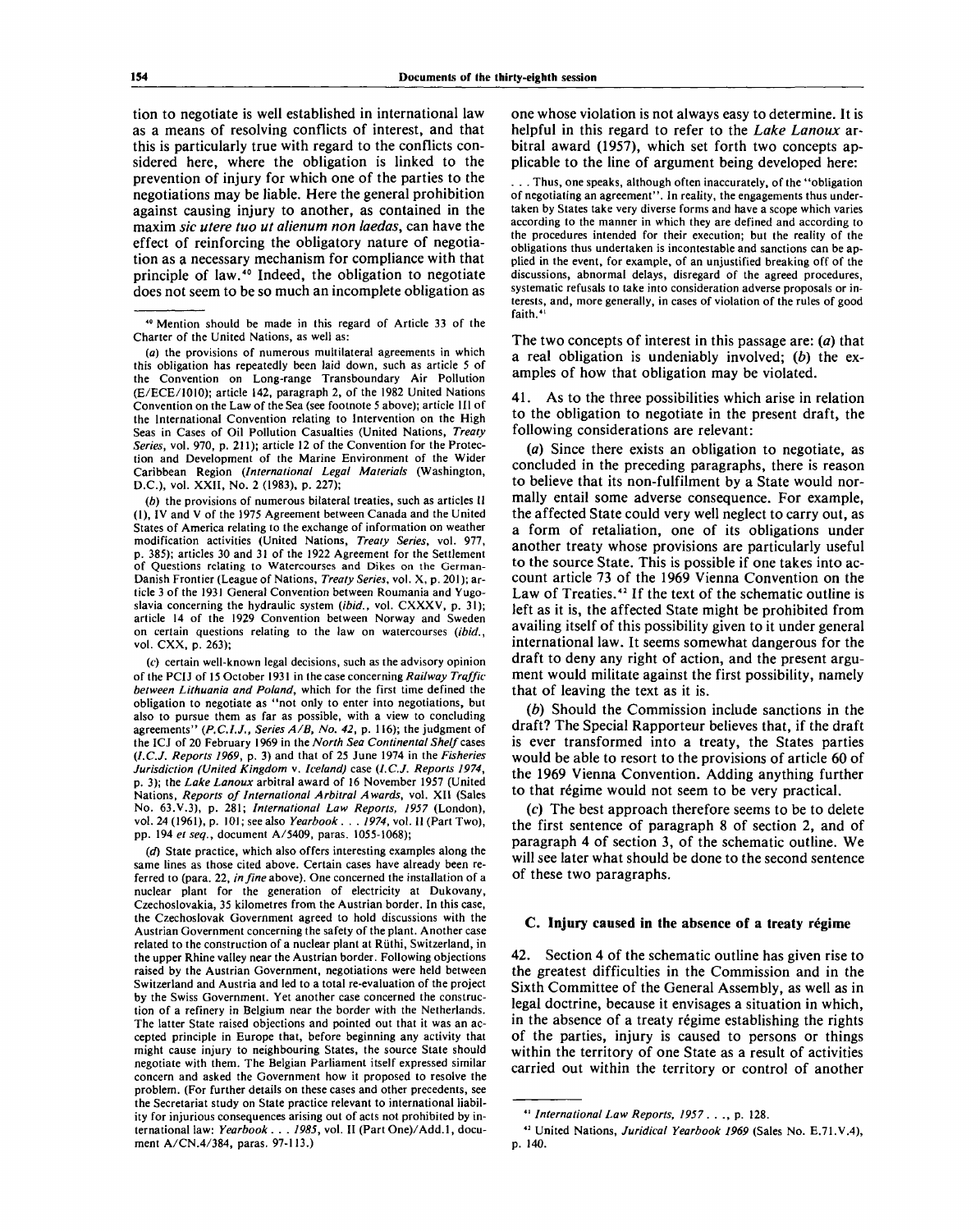State. Anticipating, for the sake of clarity, the commentary to section 5, we may note here that the schematic outline establishes the principle that "an innocent victim should not be left to bear his loss or injury" (para. 3), but of course only "in so far as may be consistent with the preceding articles". We have already seen (paras. 20-22 above) that, under the system followed, reparation is subject to two important conditions: *(a)* shared expectations, and *(b)* negotiation itself, which may possibly lead to other factors being taken into account.

43. Obviously, the purpose of these provisions is to mitigate the absolute liability of the source State for the injury caused, so that the automatic mechanisms deriving from that liability do not enter into play. This aspect is undoubtedly one of the major contributions of the schematic outline towards alleviating the difficulties which have arisen in the Commission and also among States in general regarding the possible operation of strict liability at the international level without any agreement regarding specific activities. We have already seen (para. 20 above) what it is that the parties are to negotiate about. To this we may add what the previous Special Rapporteur said in his fourth report regarding Caubet's opinions:

. Failing an explicit stipulation in an applicable régime, there must always be room for evaluation of such issues as the way in which a loss or injury should be characterized, and whether that kind of loss or injury was foreseeable; whether the loss or injury is substantial; and whether the quantum of reparation is affected by any question of sharing, or by a change in the circumstances that existed when the activity which gave rise to the loss or injury was established. . . ,

In respect of this stage of negotiation, Handl notes that we are faced with a "negotiable duty", or a duty which is negotiable for the source State, and that "the prospect of acceptability" of the draft by States in general "comes at the cost of a significant dilution of the normative contents of liability".<sup>44</sup>

44. It remains to be seen whether that price has to be paid, and only time will tell. For now, negotiation is an inevitable step if there is no machinery for settling disputes in the draft itself. How else can the rights of the parties be brought into line with the principles laid down in section 5? Moreover, in the case of an activity for which there is no régime, and for which general principles therefore have to be applied, how can the amount of reparation be determined with a view to an eventual distribution of costs if preventive measures have been taken and other factors already mentioned or those referred to in section 6 have been considered? How can it be determined whether the injury is tangible, considerable or appreciable—or whatever term is to be used—and whether the threshold of tolerance which custom seems to have laid down in this respect has been crossed?

45. According to section 4, paragraph 1 *(in fine),* "the States concerned shall negotiate in good faith to achieve this purpose", i.e. to determine the rights and obligations of the parties. The aim of this provision seems to be to establish a further obligation to negotiate, this

time not about a régime but about reparation for the injury caused. It may be noted that, in respect of this obligation to negotiate, the right of action is not denied, as it is in the case of the obligation to negotiate factfinding machinery or a regime under section 3.

46. With regard to "strict" liability, previous reports made a considerable effort, first, as we have already seen, to minimize its effects, and secondly, to consider it as only one of several factors which provide legal justification for any reparation made in cases of injury occurring in the absence of a treaty régime. Indeed, we have seen that the obligation of reparation is based on the obligation of prevention, which is considered to be enshrined in international law: the obligation of reparation is really no more than "prevention after the event".<sup>45</sup> Furthermore, if examined closely, recourse to the concept of "shared expectations" may be interpreted as an attempt to find a second component of the obligation of reparation, which would naturally be in addition to its existing function as a factor limiting the automatic application of strict liability. This second component would derive, perhaps, from the "quasicontractual" nature of shared expectations, when exchanges between the parties reveal areas of imperfect agreement between them, or else from the "quasicustomary" nature of the expectations (if that heterodox expression may be used), when they arise from "common legislative or other standards or patterns of conduct normally observed by the States concerned, or in any regional or other grouping to which they both belong, or in the international community", as laid down in section 4, paragraph 4 *(b).*

47. Even if the foregoing is accepted, the third component of the obligation of reparation has to be strict liability. As the previous Special Rapporteur stated in his third report:

At the very end of the day, when all the opportunities of régimebuilding have been set aside—or, alternatively, when a loss or injury has occurred that nobody foresaw—there is a commitment, in the nature of strict liability, to make good the loss. . . . "

Thus we move on to the much-debated subject of strict liability.

48. The first point to be made is that strict liability is not monolithic: its operation is far from uniform; in other words, there are various degrees of strictness. Indeed, the Special Rapporteur believes that it is necessary to talk of "forms" of strict liability. Goldie draws attention to differences in Anglo-Saxon law between "strict liability" and "absolute liability", depending on how rigorously they are applied.<sup>47</sup>

<sup>43</sup> Document A/CN.4/373 (see footnote 2 above), para. 54.

<sup>44</sup> Handl, *loc. cit.* (footnote 33 above), p. 72.

<sup>45</sup> See paragraph 6 and footnote 14 above.

<sup>46</sup> Document A/CN.4/360 (see footnote 2 above), para. 41.

<sup>47</sup> Goldie writes:

<sup>&</sup>quot;.. . While it is true that in some older writings these qualifiers [strict and absolute] were used interchangeably to describe such liability, usage was effectively changed after the publication of Sir Percy Winfield's influential article, 'The Myth of Absolute Liability' almost sixty years ago.

<sup>&</sup>quot;Professor Winfield argued with a cogency which still influences the profession that the exculpatory rules which the courts have developed to mitigate the rigour of the defendant's liability under *Rylands* v. *Fletcher* (and those which have been evolved in jurisdictions recognizing the alternative doctrine of ultra-hazardous ac- *(Continued on next page.)*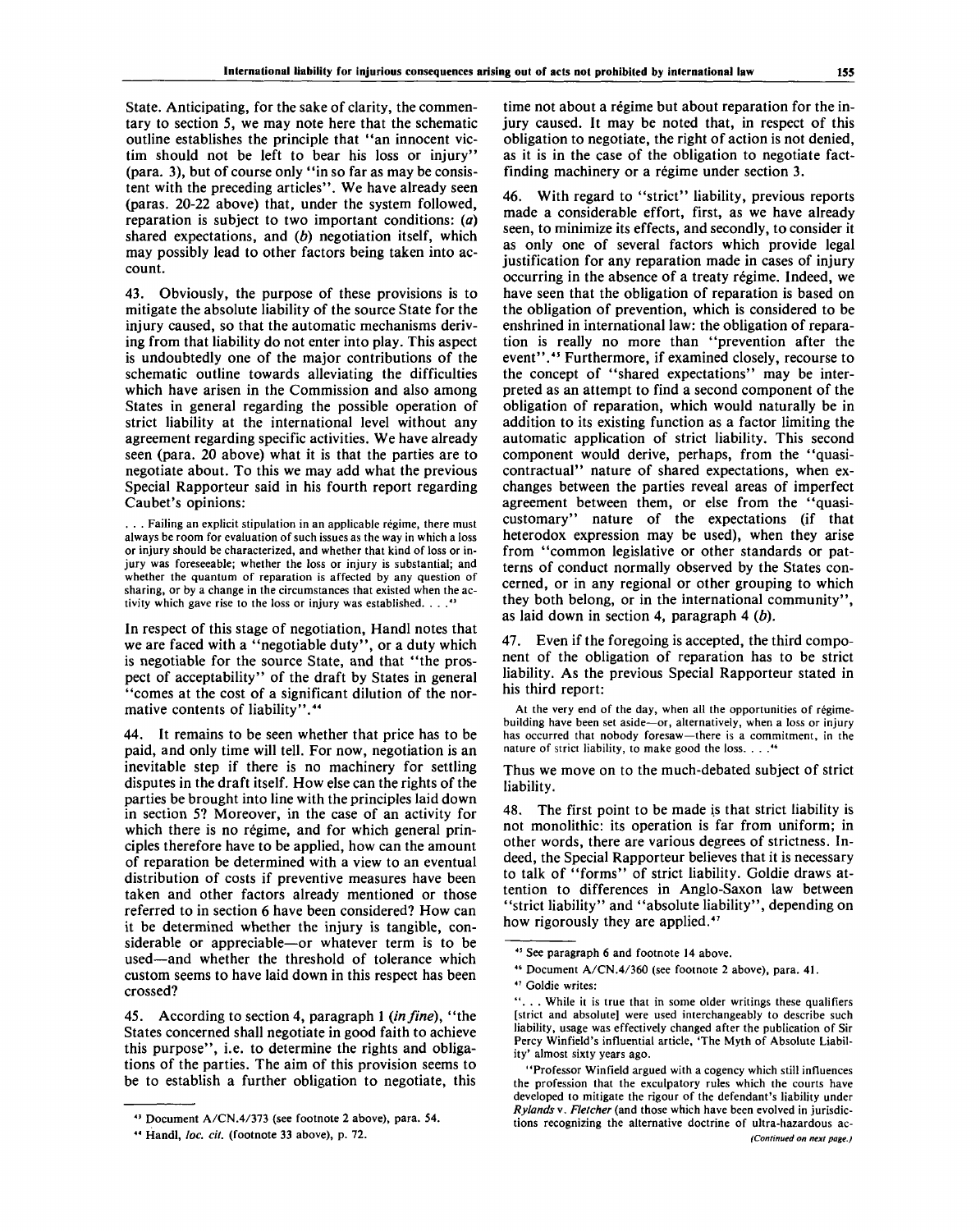49. With regard to international law, Goldie draws attention to the differences along the lines mentioned to be found in conventions, such as those concerning nuclear power, which have incorporated the innovative concept of "channelling". This involves "[tracing] liability back to the nuclear operator, no matter how long the chain of causation, nor how novel the intervening factors (other than a very limited number of exculpatory ones)".<sup>48</sup> There are very few exceptions to liability in this area, as may be seen in article 9 of the 1960 Paris Convention on Third Party Liability in the Field of Nuclear Energy, as amended by its 1964 Additional Protocol,<sup>49</sup> under which the only grounds for exonerating the nuclear operator are:

. . . disturbances of an international character such as acts of armed conflict and invasion, of a political nature such as civil war and insurrection, or grave natural disasters of an exceptional character, which are catastrophic and completely unforeseeable, on the grounds that all such matters are the responsibility of the nation as a whole.  $\ldots$ <sup>50</sup>

Thus some of the traditional grounds for exoneration, such as many cases *of force majeure,* fraudulent acts, acts of God or acts committed by third persons, would not be taken into account. Even negligence on the part of the plaintiff is not enough to exonerate the nuclear operator completely.<sup>51</sup>

50. Other treaties which establish forms of absolute liability are cited by Goldie in the same article, to which members of the Commission are referred for further examples.<sup>52</sup> For instance, there is the 1972 Convention on International Liability for Damage Caused by Space Objects<sup>53</sup> (where liability is less strict, since "channelling" would not occur and the plaintiff State would have to prove the causal connection). In the field of marine pollution, too, there are varying degrees of strictness of liability. It has become stricter over the years. The International Convention on Civil Liability for Oil Pollution Damage, adopted at Brussels in 1969,<sup>54</sup> marked a departure from the view of the International Maritime Committee, whose draft convention was based on the concept of fault and on a reversal of the *onus probandi.* Thus the regime established at Brussels, under article III of the Convention, could be termed one of "absolute liability". It was completed with the establishment in 1971 of a compensation fund to provide additional compensation, with even more limited grounds for exemption (see para. 59 below). Lastly, the International Conference on Liability and Compensation for Damage in Connection with the Carriage of Certain Substances by Sea, held in London in 1984 under the auspices of IMO, adopted two Protocols—one amending the 1969 Brussels Convention, and the other the 1971 Convention establishing the international compensation fund—which increased the amounts to be paid.<sup>55</sup>

51. Liability for risk, or strict liability, is nothing more than a technique applied in law to obtain a result. In other words, State responsibility and international responsibility differ only in degree of prohibition, as mentioned earlier. To attain the goal of preventing certain acts, or of compensation for them should they occur, there can be various types of mechanisms leading to régimes of varying strictness, depending on the international community's general assessment of the situation. It is obvious that, in the examples given in the preceding paragraph, the international community, and the States participating in those treaty régimes, had strong feelings about the risks created, and the result was a form of liability that Goldie prefers to call "absolute" rather than "strict". However, what seems certain is that there is no clear-cut division between the two types of liability, but rather many shades of strictness, ranging from "channelling" and the almost total lack of exceptions, to more benign forms, such as the simple reversal of the burden of proof or recourse to inferences which would work in favour of the plaintiff.<sup>56</sup> It goes

In contrast, the liability of proprietors of hotels, inns and similar establishments, and that of captains of vessels and shipping agents for damage caused to the property of occupants of such establishments or to property being shipped, as well as liability for damage caused by objects thrown from a house, are subject to a stricter régime. Under article 1118 of the Civil Code, those in charge are not exonerated "even if they can prove that it was impossible for them to prevent the damage".

*<sup>(</sup>Footnote 47 continued.)*

tivities) render the adjective 'absolute' something ot a misnomer; hence the phrase 'strict liability' has come to be preferred in the usages of the common law. On the other hand, in this article the term 'absolute liability' has been revived, not in order to ignore Professor Winfield's important point as to accuracy in nomenclature, but to indicate that a more rigorous form of liability than that usually labelled "strict' is now before us, especially in the international arena.

<sup>(&</sup>quot;Concepts of strict and absolute liability . . .", *loc. cit.* (footnote 10 above), p. 194.)

<sup>41</sup>  *Ibid.,* p. 196.

<sup>49</sup> United Nations, *Treaty Series,* vol. 956, p. 251, at p. 341.

<sup>50</sup> See *European Yearbook* (The Hague), vol. VIII (1961), p. 249, "Explanatory memorandum", para. 48; cited by Goldie, *loc. cit.* (footnote 10 above), p. 196.

<sup>51</sup> Goldie, *loc. cit.,* p. 197.

<sup>52</sup>  *Ibid.,* pp. 193-204.

<sup>53</sup> United Nations, *Treaty Series,* vol. 961, p. 187.

<sup>54</sup>  *Ibid.,* vol. 973, p. 3.

<sup>&</sup>lt;sup>55</sup> Goldie, loc. cit., pp. 202-204. The London Conference also had before it a draft Convention on Liability and Compensation in Connection with the Carriage of Noxious and Hazardous Substances by Sea, which, even more significantly, extended liability to other dangerous substances. See Final Act of the Conference with texts of instruments and resolutions adopted (IMO publication, Sales No. 456 85.15.E). The draft convention, issued by IMO as document LEG/CONF.6/3, is published in *International Legal Materials* (Washington, D.C.), vol. XXIII, No. 1 (January 1984), p. 150.

<sup>56</sup> For example, the Argentine Civil Code provides for several degrees of liability. Concerning liability for subordinates, in which risk is considered the key factor:

<sup>&</sup>quot;.. . if it can be proved that the accident was solely the fault of the victim, there shall be no grounds for compensation; if concurrent fault can be proved, compensation shall be partial. These solutions are not incompatible with the theory of created risk, because if it can be proved that it was the victim's fault, then it has been proved that the dangerous activity was not the sole cause of the accident; and if there was more than one cause, damage should be proportional in the light of those circumstances." (G. A. Borda, *Manual de obligaciones,* 4th ed. (Buenos Aires, Perrot, 1970), p. 484.)

There are varying degrees of liability for damage caused by animals. Here, too, liability is considered to relate to the created risk even though, according to the traditional theory, it should be based on fault *in vigilando,* since it is often impossible to attribute any fault to the person held responsible (Borda, *op. cit.,* p. 500). The grounds for exoneration are: *(a)* if the animal was provoked by a third party (art. 1125); *(b)* if the animal broke loose or lost its way through no fault of its keeper (art. 1127), meaning that a third party was solely at fault; *(c) force majeure* or the victim's fault (art. 1128). In the case of a ferocious animal (art. 1129), on the other hand, neither *force*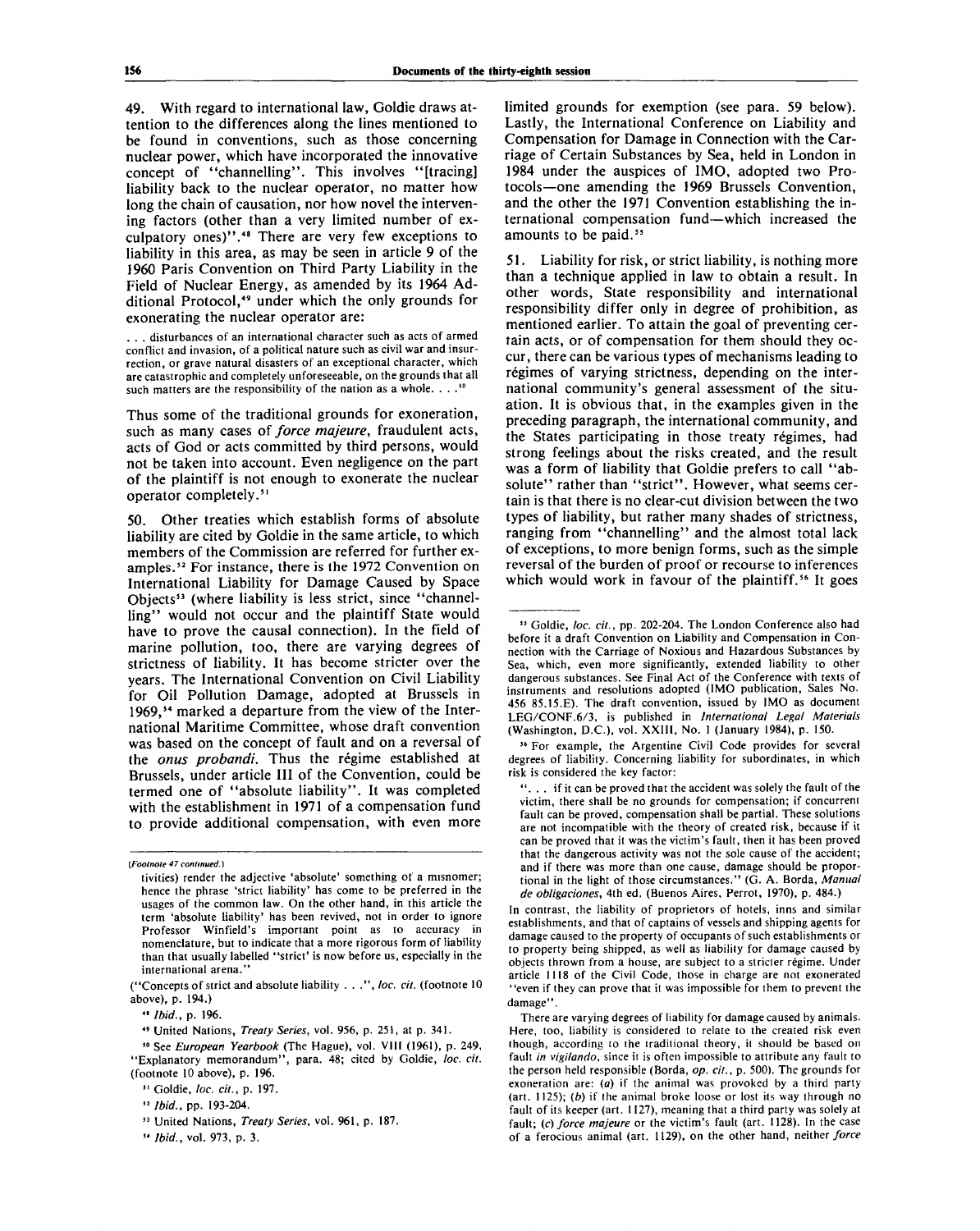without saying that these forms of absolute liability, which are so strict in attributing the consequences to the source State, would be appropriate only in conventions on specific and very dangerous activities, and not in a general régime such as the one under consideration here. Naturally, if, under the present articles, States conclude specific conventions on certain activities, they will choose the form of liability they deem most appropriate for the risk in question or the nature of that risk. But in the case of prevention of or reparation for damage when a régime is not already in place—the situation under consideration here—liability should be of the least strict form, or should be conditional. This seems to be the intent of the schematic outline, which establishes a régime in which liability is not very strict and is subject to the above-mentioned conditions, which seem appropriate provided a few amendments are made.

52. As already indicated, the concept of liability for risk, or strict liability, has aroused some strong opposition in the Commission and in the Sixth Committee of the General Assembly, for it has been said, perhaps rightly so, that it is not based on any norm of general international law. That, of course, is possible if one is thinking of a very basic general norm which can be applied to a specific case. But we have all the elements that are needed to present such liability almost as a consequence which derives from premises that can be borne out by pure logic. Those premises are at the cornerstone of the international legal order. There is actually no need to prove that that foundation also includes the concept of sovereignty, a concept to which we should refer if we wish to indicate what is the basis for the undeniable right of every State to refuse to tolerate any disruption of the use and enjoyment of its territory. From the theoretical point of view, a State has no obligation whatsoever to tolerate the slightest disruption of such use and enjoyment arising from the action of another State, or of persons in the territory of that other State. That is the principle in its purest form.

The other side of the coin, also stemming from the same principle of territorial sovereignty, is the so-called right of a State to conduct or authorize any action within its territory without giving any thought to the consequences for the territory of other States. Both premises are based on the idea of sovereignty, and neither is valid if formulated in that manner. It is common knowledge that sovereignty is, like the god Janus, two-faced. This is so because of an inherent contradiction: there is no true sovereignty when there is coexistence with other, equal entities. The idea of sovereignty is incompatible with the idea of multiplicity, since sovereignty refers to an entity on its own, not one among a whole set of equals. Sovereignty in absolute terms would exist in a universal empire, not in a community of nations such as ours. Both concepts are in-

compatible with international law and with mere factitious coexistence among equals. Thus the concept of absolute freedom of action of a State in its own territory, based on the premise that any activity authorized by the source State is valid, and that if it causes damage, that damage cannot be compensated for under international law, is as far removed from reality as the opposite assumption, namely that, since it is forbidden to cause damage because it would interfere with another State's use and enjoyment of its territory, any activity likely to create a risk is in principle prohibited and cannot be undertaken without the prior approval of the other States. Finally, if there is to be compensation for injury to aliens in the territory of a State, what can be said of injury inflicted upon persons living in their own country? The conclusion is clear. At the very root of the international legal order is sovereignty, conceived in the only way it can be, given the fact of international coexistence, namely in the context of interdependence. In turn, such coexistence is inconceivable unless the coexisting States are equal before the law. To disregard a State's right to undisturbed use and enjoyment of its territory (and therefore to refuse to be a party to a régime which regulates the rights and obligations of every State with respect to an activity), or to refuse to make reparation for damage caused, only upsets the balance, destroys the equality between States. The principle of equality before the law is very general, and if it is to be implemented, there must be more specific rules, which would be either primary or secondary depending on the nature of the topic. Therefore, proposing rules to implement it amounts to nothing more than the inevitable application of a legal technique to the situation.

54. A legal norm, then, cannot be based on an international "reality" which does not exist, since absolute independence, or absolute sovereignty, does not exist. In contrast, interdependence has always existed and is becoming more and more prevalent; it is also the basis in international law for liability for risk. As reflected in the schematic outline, there have been commendable efforts to base the obligation of reparation as well on the obligation of prevention. This is acceptable because prevention and reparation obviously form a "continuum", since both have similar purposes, i.e. to ensure that, in the conduct of an activity, the impact of the damage it causes—in other words, its negative aspect—is as minor as possible: in the first case, through preventive measures; in the second, through compensation which offsets the consequences as much as possible. As we have seen (chap. I, sect. B), the subjects of damage, its prevention and elimination are central to the present topic. It is therefore fair for an activity which is socially useful, but which creates a risk, to be subject to examination for the various interests in question to be considered, and for it to be allowed when the interests are balanced, so as to guard against any violation of the sovereign equality of States. The legal conceptualization of the matter may well be novel. Cowan, for example, sees the creation of risk by a dangerous activity as an expropriation of certain rights.<sup>57</sup> The fact is

*majeure* nor blamelessness of the keeper is an exonerating factor. There may be grounds for exoneration when it is the victim's own fault.

In the case of damage caused by objects, and further to the amendment to article 1113 and related articles of the Civil Code by Act No. 17.711 of 1968, a distinction is made according to whether or not the object itself was defective or dangerous. If it was not, the person who owns or has the object can be exonerated by proving he was not at fault; if it was, he has to prove that it was the fault of the victim or of a third party not accountable to him *(ibid.,* p. 505).

<sup>57</sup> Recalling Cowan's view, Goldie writes:

<sup>&</sup>quot;Perhaps a principle may be seen as emerging whereby an enterprise which in the course of its (ultra-hazardous) business engenders *(Continued on next page )*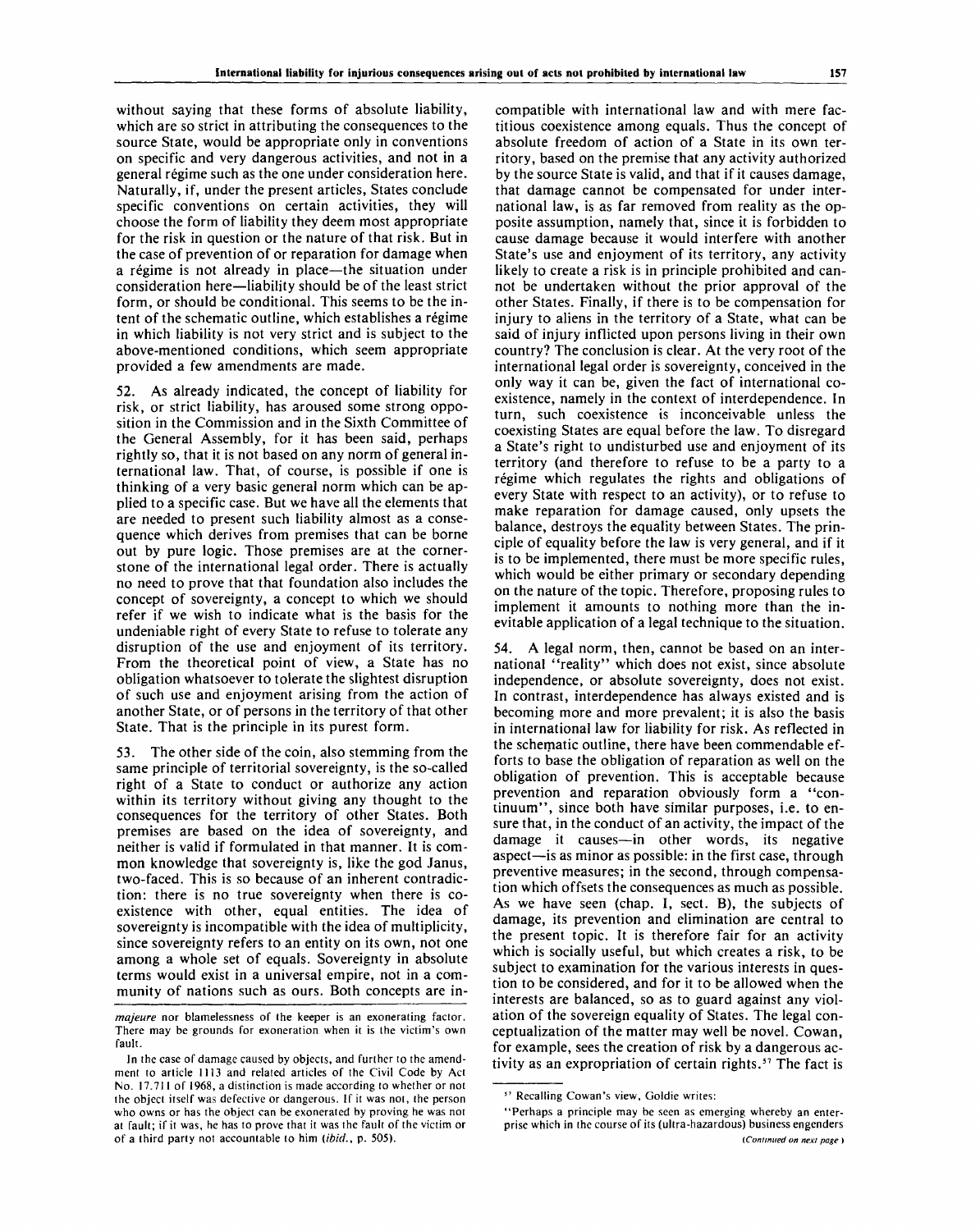that, if no remedy is provided for the damage they cause, these activities actually transfer the cost from the agent to the victim. Through the damage done to them, third parties would be paying the cost that should be charged to the enterprise. At the international level, other States would be paying for an activity beneficial to one particular State. It could justifiably be argued that reparation constitutes a veritable "internalization" of costs: costs which appear to be unjustly dissociated from an enterprise or activity are absorbed by it, become internalized.<sup>58</sup>

55. We have already seen that the requirement of shared expectations in the schematic outline is a moderating force, and that they might also serve to reinforce the obligation of reparation. Despite these positive aspects, further thought should be given to this concept. In the first place, expectations are something less than a right: they are a hope grounded in logic and in prior experience that something will happen, in this case that compensation will be made. Expectations undeniably play some role in law, and there have been instances in which courts have granted some form of compensation or satisfaction to those who had expectations with good reason.

On (his basis, Goldie concludes that damage caused by certain activities, such as the ones considered here, should be regarded as having been caused without fault. But it should also be regarded as having entailed a compensatable expropriation of certain rights—which he calls "amenities", such as the right of each individual to pure water and clean air—and a breach of personal security, when harm occurs as a consequence of a lawful activity *(loc. cit.,* p. 189). Failure to compensate for this expropriation would be tantamount to unjust enrichment. In national law, these "amenities" should be viewed as both a personal and a property right. "In international law, analogies with both of these categories should be received and developed in terms of the territorial integrity of States . . . and their sovereign right to enjoy their natural resources." *(Ibid.,* p. 193.)

56. The survey of State practice relevant to the present topic prepared by the Secretariat contains some concepts that are of interest here. For example, it states:

This study has not ignored the difficulties of evaluating a particular instance as "evidence" of State practice. Different policies may motivate the conclusion of treaties or decisions. Some may be compromises or accommodations for extraneous reasons. But repeated instances of State practice, when they follow and promote similar policies, may create expectations about the authoritativeness of those policies in future behaviour. Even though some of the policies may not have been explicitly stated in connection with the relevant events, or may purposely and explicitly have been left undecided, continuous similar behaviour may lead to the creation of a customary norm. Whether or not the materials examined here are established as customary law, they demonstrate a trend in expectations and may contribute to the clarification of policies concerning some detailed principles of the international liability topic. Practice also demonstrates ways in which competing principles, such as "State sovereignty" and "domestic jurisdiction", are to be reconciled with the new norms."

The appreciable quantity of practice examined, then, while it does not yet justify declaring the existence of customary norms in this area, does appear to have made it possible to find well-founded expectations, or at least a trend in those expectations.

57. The use of such cautious language demonstrates the difficulty of the present topic. If the conclusion of such a comprehensive survey is that it shows certain trends in the creation of expectations, it seems unreasonable to demand fulfilment of such a legally cumbersome requirement as proof of shared expectations. Cases may occur in which such expectations do arise easily, as when they are reflected in the record of negotiations between the parties. There may be other cases in which a shared regional expectation may be admitted by the judge or by another party to the negotiations, as appears to have happened in the examples referred to earlier concerning the installation of nuclear power plants and a refinery near the borders between various European countries.<sup>60</sup> But, in general, such evidence would be difficult to find. Perhaps we could take something from what was defined in the schematic outline as shared expectations, without necessarily accepting the entire concept. One aspect, referred to in section 4, paragraph 4 *(b),* seems to be important and should not fail to be taken into account: the existence of common legislative or other standards. Perhaps the key here lies in the standards of domestic law, whether embodied in legislation or in court decisions. Indeed, it seems very unfair for a State in whose territory or under whose control the activity in question takes place to provide for compensation if an accident occurs in its territory and yet refuse to make reparation for injury in the territory of another State. Nor does it appear very logical that an affected State which does not provide under its domestic law for compensation for such occurrences should be allowed to claim it when the injury originates in a neighbouring State. Specific norms would not be called for in this case because that would entail involvement in the complexities of interpreting the domestic law of States; it would be sufficient for there to be standards requiring compensation. This may provide the draft with sufficiently broad application,

*<sup>{</sup>Footnote 57 continued.)*

the possibility of injuries to the members of the public who consume its wares or come into contact with its operations is liable for damage arising from the risk it creates. To [impose on] an enterprise [mere fault liability] would have the effect of enabling it to conduct its operations at the expense of others and to throw a valid operating cost onto the shoulders of its neighbours, or onto those of the ultimate consumers of its products or services. Professor Cowan has aptly called the emerging judicial policy which gives recovery under these conditions 'the policy of [viewing a] deliberately created risk as [an] expropriation'." *(Loc. cit.* (footnote 10 above), p. 185.)

<sup>&#</sup>x27;" According to Fleming:

<sup>&</sup>quot;On its most prosaic level the problem may be illustrated by an oildrilling incident in which the operator decided to 'blow out' a well and proceeded to do so in accordance with established procedures. These, however, were in no way proof against unknown and harmful substances being belched from the bowels of the earth, including the arsenic that was spewed over neighbouring pastures. Here the operator had resolved the invidious choice facing him by subordinating the interests of others to his own. The chances of something deleterious coming up might have been comparatively small though clearly recognized, and the more perplexing because they were irreducible by anything short of not proceeding with the blow-out. Yet the latter was necessary and accustomed procedure in oil-drilling—an industry of paramount economic importance which it would not be justifiable to impede for less than absolutely compelling reasons. To say that the operator's choice was negligent would imply that for him to proceed would be unlawful and could be enjoined by injunction. It is precisely to resolve this dilemma that the law may say to him: 'What you propose to do is not prohibited and we therefore cannot stop you. Yet if you proceed, you must be prepared to foot the bill should anything go wrong, as you hope it will not though well aware that it might.' " (J. G. Fleming, *An Introduction of the Law of Torts* (Oxford, Clarendon Press, 1967), pp. 158-159; cited by Goldie, *loc. cit.,* p. 187.)

<sup>59</sup>  *Yearbook* . . . *1985,* vol. II (Part One)/Add.l, document A/CN.4/384, para. 10.

<sup>60</sup> See footnote 40 *(d)* above.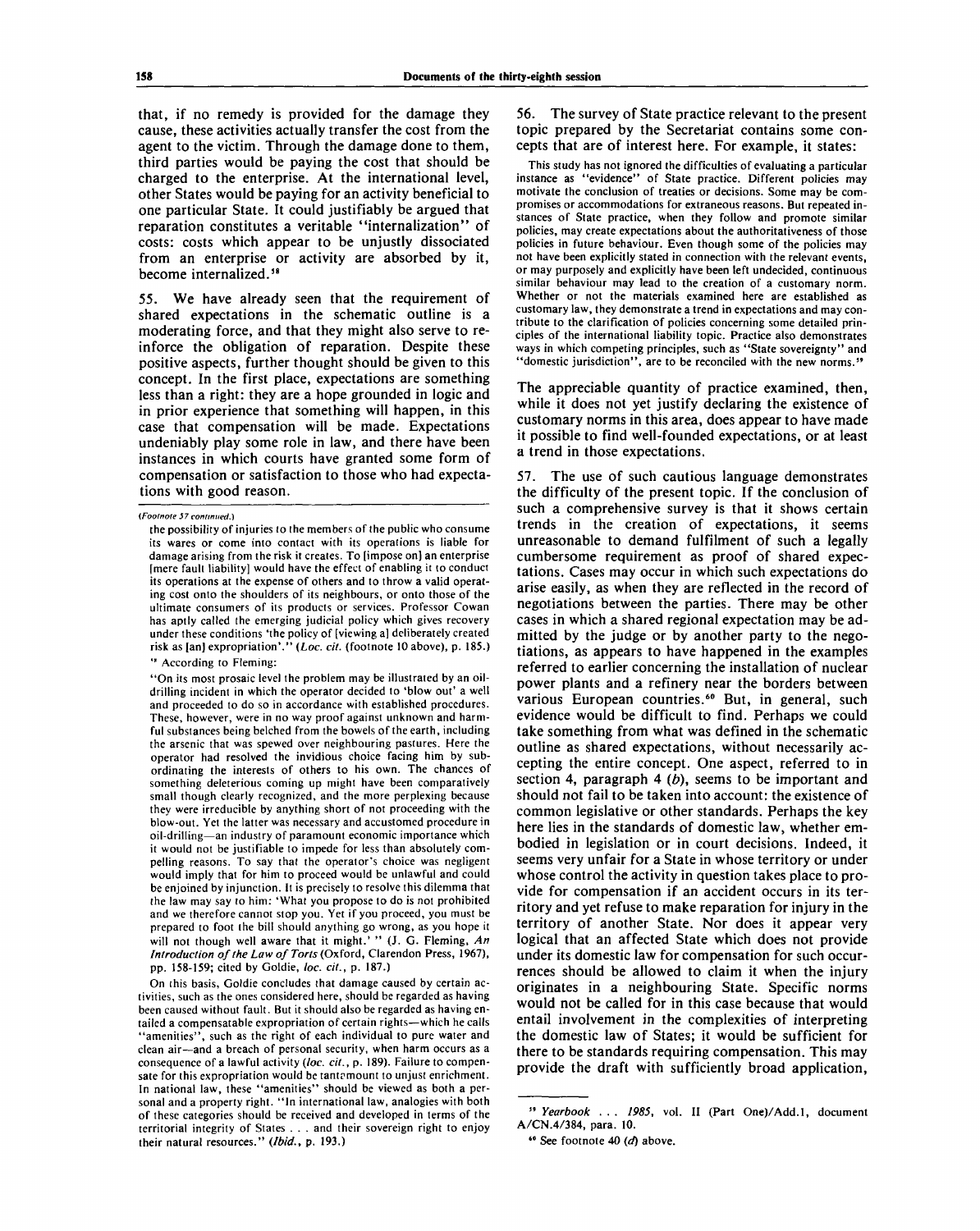since the majority of States in the international community include such standards in their domestic law.<sup>61</sup>

58. Nevertheless, it would not be consistent with the nature of the damage-compensation system to put the burden of proof of the existence of such standards on the affected State. The following would be conceivable, then, as an exception: the source State might be exempted from compensation if it demonstrated that the relevant standards did not exist either in its domestic law or in that of the affected State. Another admissible exception might be the existence of a regional practice on the basis of which compensation would not be provided in such cases, or the practice of the affected State of not providing compensation in similar situations. It is important to emphasize the regional or individual nature of this type of negative expectation, since the exception must be specific. This would not be possible in the context of a general situation.

59. Some conventions provide for exceptions in specific cases *of force majeure* or fortuitous event (not all cases *of force majeure* and not all fortuitous events). As we have seen (para. 49 above), the exceptions in the 1960 Paris Convention on Third Party Liability in the Field of Nuclear Energy, as amended by its 1964 Additional Protocol, are very limited. The same criteria for exemption are recognized in article III, paragraph *2 (a),* of the 1969 International Convention on Civil Liability for Oil Pollution Damage,<sup>62</sup> namely that the pollution damage "resulted from an act of war, hostilities, civil war, insurrection or a natural phenomenon of an exceptional, inevitable and irresistible character". Under article 4, paragraph *2 (a),* of the 1971 International Convention on the Establishment of an International Fund for Compensation for Oil Pollution Damage,<sup>63</sup> the Fund is allowed a similar exemption, which is limited, however, to acts of war, hostilities, civil war or insurrection. Article 3, paragraph 2 *(a),* of the draft Convention on Liability and Compensation in Connection with the Carriage of Noxious and Hazardous Substances by Sea<sup>64</sup> includes such criteria as "an act of war, hostilities, civil war, insurrection or a natural phenomenon of an exceptional, inevitable and irresistible character".

Other conceivable exceptions, as stipulated in various international conventions<sup>65</sup> and in the domestic

law of many countries, are negligence on the part of the victim and the action of third parties with intent to harm.

61. These exceptions, which mitigate the application of strict liability, might not be appropriate if the source State behaved in a way that was incompatible with its obligations to provide information and to negotiate, in so far as, in respect of the first obligation, it knew or should have known of the dangerous nature of the activity in question. In that regard, a liberal approach should be taken to the assessment of the evidence, as mentioned earlier in connection with the *Corfu Channel* case (see para. 36). This would be a way of encouraging States to comply with the obligations referred to, and it would seem fair, moreover, that any State which displays flagrant disregard for the rights and interests of neighbouring countries should not be allowed later to take shelter in exceptions.

62. As was seen earlier, the subject of prevention has been a focal point in the debates on the present topic, which have shown, in particular, that the majority is in favour of keeping the concern for prevention as an essential part of the draft.<sup>66</sup> With prevention, as with all aspects of the topic, the balance of interests comes into play as an important standard for measuring obligations. In cases where countries enter into ultimately successful negotiations aimed at establishing a régime for a hazardous activity, the role of the draft as set out in the schematic outline can be none other than to provide general guidelines for any treaty eventually signed. This is not the problem which requires our attention, then, except in relation to hazardous activities on which the parties have not yet come to an agreement.

63. The obligation contained in the final part of paragraph 8 of section 2, and of paragraph 4 of section 3, of the schematic outline is a duty of due diligence based, in the event of injury, on criteria relating to the state of technology in terms of the possibility of avoiding the injury in question, and the proportionality between the precautions to be required and the danger created by the activity, always bearing in mind that, if the potential injury actually occurs, reparation must be made as provided for in the outline. To obtain the desired result of avoiding the injury or eradicating its consequences as far as possible, it would theoretically be possible to combine a régime of responsibility for wrongful acts with a régime of liability for risk, as seems to be the case of the regime established by the arbitral tribunal in the *Trail Smelter* case.<sup>67</sup> That regime laid down a series of procedures to be followed by the industry in question in order to reduce pollution to the lowest possible acceptable level, as compatible with the profitability of the enterprise, given the current state of technology. Presumably, if the expected standard level of pollution exceeded the established limits, there would have to be an investigation; and if the latter revealed that the procedures had not been followed, the Canadian State might have engaged in wrongful conduct by, for example, neglecting its duties in respect of control over the smelter's activity. It seems that, in this example,

<sup>61</sup> Of interest in this regard is a study by M. H. Arsanjani entitled "No-fault liability from the perspective of the general principles of law" (to be published). It demonstrates that the principles of liability for risk, in its various categories and forms, have been accepted by a large number of countries, so much so that the author feels that the necessary conditions exist for considering it a general principle of law in the sense of Article 38 of the Statute of the ICJ:

<sup>&</sup>quot;Strict liability as a legal concept has now been accepted by most legal systems, especially those of technologically developed countries with more complex tort laws. . . . But it is evident that strict liability is a principle common to a sizeable number of countries belonging to different legal systems, that have particularly been confronted by activities relevant to the use of this principle. While States may differ as to the particular application of this principle, their understanding and formulation is substantially alike."

<sup>62</sup> See footnote 54 above.

<sup>&</sup>quot; United Nations, *Treaty Series,* vol. 1110, p. 57.

<sup>64</sup> See footnote 55 above.

<sup>&</sup>quot; See the Secretariat's survey of State practice, document A/CN.4/384 (see footnote 40 *(d), in fine* above), paras. 484-507.

<sup>\*\*</sup> See footnote 13 above.

*<sup>61</sup>* See footnote 34 above.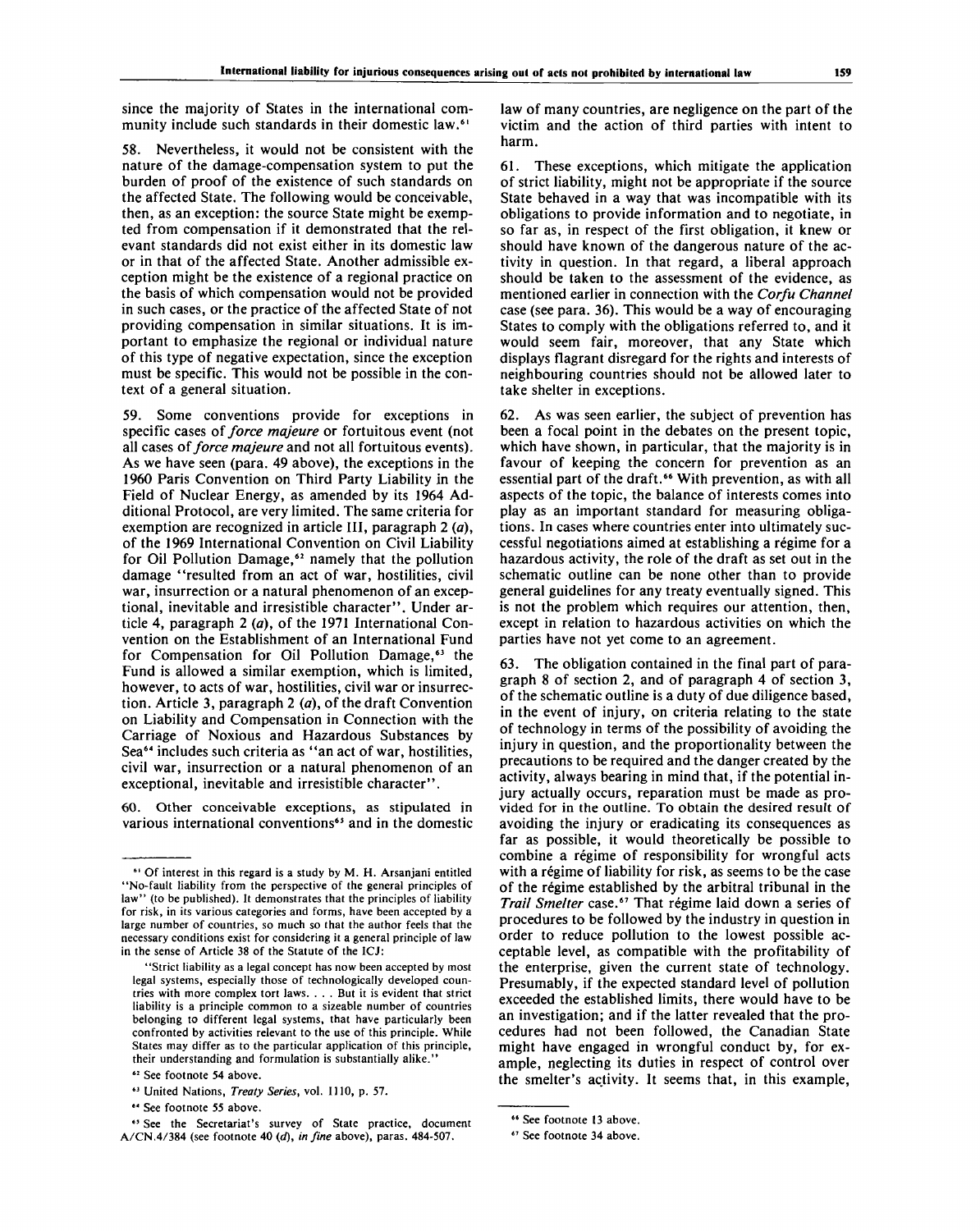even when substantial injury does not occur, it could be a question of the Canadian Government's obligations of conduct, as such obligations are defined in article 20 of part 1 of the draft articles on State responsibility:

#### Article 20. Breach of an international obligation requiring the adoption of a particular course of conduct

There is a breach by a State of an international obligation requiring it to adopt a particular course of conduct when the conduct of that State is not in conformity with that required of it by that obligation.<sup>68</sup>

Coexisting with this régime of State responsibility is a régime of liability for risk, for even if all the indicated procedures have been followed, when injury occurs as a result of what might be considered to be an accident, reparation must still be made.

64. The duty of due diligence appears to be of a different nature here: it is contingent upon the occurrence of injury. Only if injury occurs do the consequences of the breach come into play, and they do so within the régime of liability for risk, becoming a new obligation of compensation whose scope is modified (increased) by the incidence of the unfulfilled obligations. They would not be autonomous obligations, such as those of conduct, where mere non-compliance is already a source of unlawfulness, but obligations subsumed in the regime of liability for risk which depend for their functioning on the same condition: the occurrence of injury. A comparison might be made with the obligation to prevent a given event defined in article 23 of part 1 of the draft articles on State responsibility:

#### *Article 23. Breach of an international obligation to prevent a given event*

When the result required of a State by an international obligation is the prevention, by means of its own choice, of the occurrence of a given event, there is a breach of that obligation only if, by the conduct adopted, the State does not achieve that result.<sup>69</sup>

The procedures and precautions adopted are the exclusive concern of the State which is under the obligation, and only if the event to be prevented occurs does the comparison begin to be made between the preventive methods followed and those which should have been followed according to the rules of the game.

65. One major difference between prevention in the case of the obligation to prevent a given event and prevention in a régime of liability for risk is that the former may entail exemption from adverse consequences for the State which used reasonable means to prevent the result,<sup>70</sup> whereas, under the regime of liability for risk, compensation is always due, although the amount depends on all the factors mentioned above, including the exceptions. Thus it may be said that, in such a régime, obligations are not autonomous, but are subject to the same condition as reparation (i.e. the occurrence of injury), and that their effect, in any event, is to aggravate the legal and, at times, the material position of the source State. For between the obligation to prevent a given event and the obligation of reparation under a régime of liability for risk—even though it is not an entirely pure régime in the case of the schematic outline—there is the same difference as between secondary and primary obligations. In the case of secondary obligations, the occurrence of the event which was to be prevented gives rise to the possibility of wrongful conduct on the part of the State (that is to say, if the means taken to prevent the event were not reasonable or were predictably inadequate), whereas the other case involves not wrongfulness, but the fulfilment of an obligation which provided for reparation in its very formulation.

66. We therefore come to the conclusion that the obligation laid down at the end of section 2, paragraph 8, and of section 3, paragraph 4, forms part of a régime of prevention whose primary effects, which come into play only after injury has occurred, are to aggravate the legal and material position of the source State. But what happens with regard to the obligation to inform (sect. 2, paras. 1 and 2), and to negotiate on a régime (sect. 3, para. 1)? Is that a true obligation of prevention? It appears that to some extent it may be. Warning a State that may be affected, and informing it of the activity to be undertaken, its nature and its possible injurious effects, will help to prevent or minimize injury because of the unilateral precautions which the affected State may take. But the immediate purpose of this obligation is to prompt the parties to formulate a régime which establishes their rights and obligations in respect of the activity, a régime which takes into consideration the balancing of interests, the unilateral obligation of prevention, and the parties' obligation to co-ordinate their activities with regard to prevention and reparation. Although prevention, in this case, may be a prime concern in such régimes, it is not the only concern. This appears to be the main difference between prevention in this instance and prevention as discussed earlier, which consisted of unilateral measures to be taken by the source State to control the activity and to take into account the interests of those who might be affected.

67. Would this feature make the obligations under consideration autonomous? In other words, is it necessary to wait until injury has occurred for these

<sup>61</sup>  *Yearbook . .* . *1980,* vol. II (Part Two), p. 32.

<sup>&</sup>quot; *Ibid.*

<sup>&</sup>lt;sup>70</sup> In paragraph (6) of the commentary to article 23 of part 1 of the draft articles on State responsibility, the Commission stated:

<sup>&</sup>quot;... the occurrence of the event [the injury, in the present case] is not the only condition specifically stipulated for the existence of a breach of an international obligation requiring the State to achieve the result of preventing the occurrence of that event. In assuming obligations of this kind, States are not underwriting some kind of insurance to cover co-contracting States against the occurrence, whatever the conditions, of events of the kind contemplated, i.e. against the occurrence of the event even regardless of any material possibility of the State's preventing it from occurring in a given case. The State can obviously be required only to act in such a way that the possibility of the event is obstructed, i.e. to frustrate the occurrence of the event as far as lies within its power. Only when the

event has occurred because the State has failed to prevent it by its conduct, and when the State is shown to have been capable of preventing it by different conduct, can the result required by the obligation be said not to have been achieved. .. . It is hardly necessary to add that the objective of each obligation and the more or less essential character of the prevention of this or that type of event must also be taken into account, once the event to be prevented has occurred, in comparing the conduct actually adopted by the State and the conduct that it might reasonably have been expected to adopt the prevent the event from occurring." *(Yearbook . . . 1978,* vol. II (Part Two), pp. 82-83.)